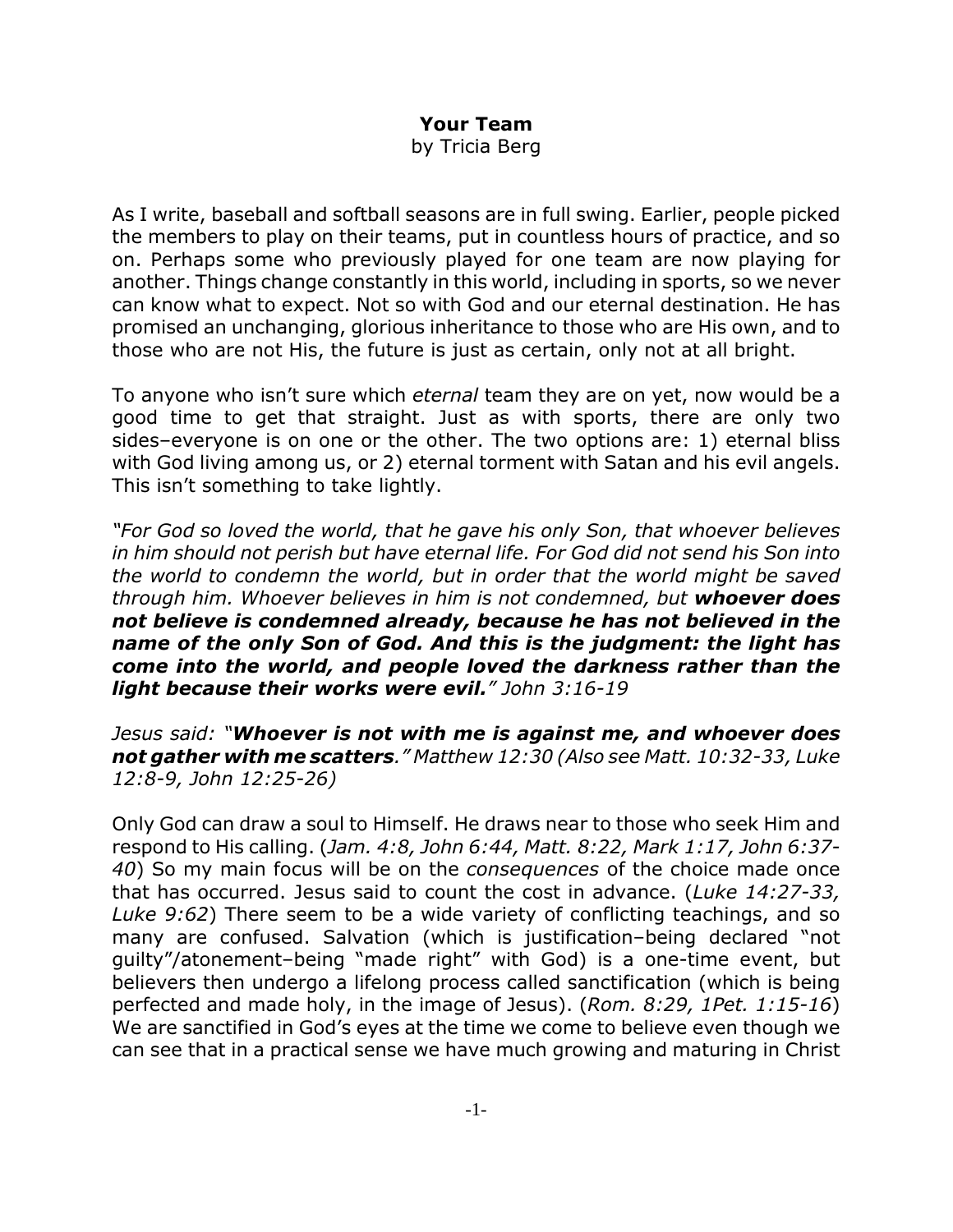yet to do. (*1Pet. 2:2-3, Heb. 5:12-14, Heb. 6:1-3, 1Cor. 3:1-3, Gal. 2:20*) We were cleansed and purified, but because we still live on the earth in these weak bodies of flesh, there is constant temptation and danger of becoming dirty again. (*2Cor. 10:3-6, 1Pet. 4:1-5, Rom. 8:5-11*) We will not be fully sanctified until we depart this earth and are glorified as well. (*Rom. 8:12-30, 2Thess. 1:9- 12*)

## PREPARATION

If you think about it, even baseball fans make preparations before attending a game, right? They buy a ticket, plan their route and how long it takes to get there, make sure they have enough gas, bring along food to tailgate or money to buy it there, etc. They also make sure their favorite sports team shirt is clean. Jesus provides us with a pristine white garment when He washes away our sins. We need to keep it on and keep it white by walking WITH Him. (This is also referred to as walking IN Him or in the Spirit.) If we find at the last minute that the shirt we were going to wear to the game was in the wash, we could buy a new one at the game. Not so with the garment of salvation and robe of righteousness. **JESUS is the ONLY provider of that garment and the ONLY one who can wash away new stains that appear after we received it.** *(Rev. 3:4, 16:15, 1John 1:9)*

Jesus told a parable about a man not having the sense to count the cost before starting a building project. (*Luke 14:25-3*5) This would be like having enough money to buy the ticket, but how does it correlate to salvation? Jesus said we need to give up all claim on our lives for Him IF we love Him and want to follow Him. If we're not willing to do that, then we don't have sufficient funds to finish what we started. We can't BUY salvation–not with money or good deeds. The "ticket" is free, but when we turn back, deciding not to continue on the journey we started, it's like throwing away our ticket or turning the car around and going back home (to the world, in this case.) (*1John 2:19, John 6:60-71, Heb. 10:36-39*) So in other words, this is NOT a game.

Jesus also told a parable about ten virgins who were waiting for the bridegroom, but half of them ran out of oil in their lamps before he arrived. This would be similar to having enough gas to drive to the game. The one who runs out might miss the game by the time they walk who knows how far to get gas and then back again to their car. The five foolish virgins realized they had run out of oil for their lamps (His word is a lamp for our feet and a light for our path and faith comes by hearing the word - *Psa. 119:105, Rom. 10:17*) as he was arriving and went to buy some, but they MISSED it when those who were READY went in with him. Jesus warns that we are to "keep our tanks full" of the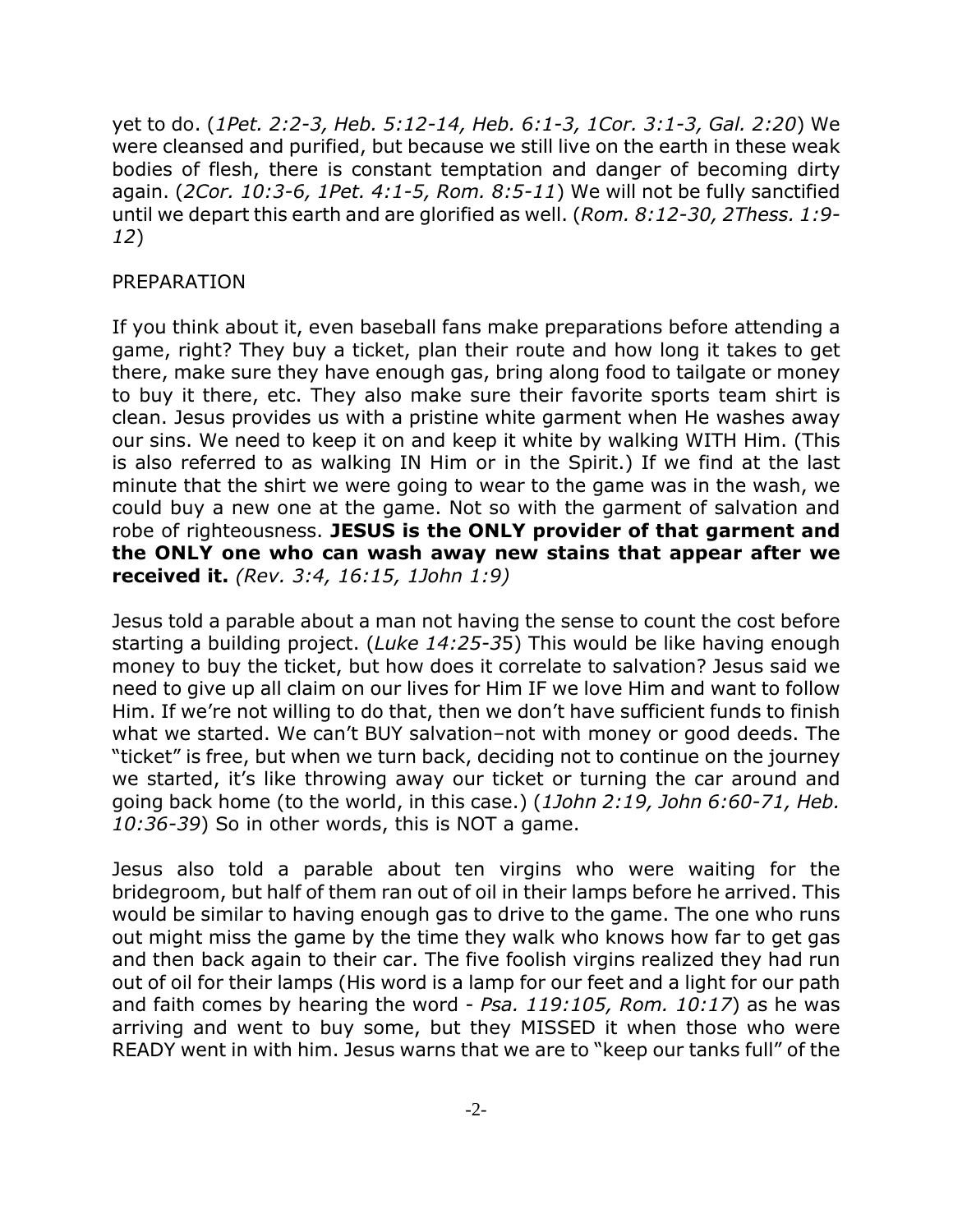Holy Spirit through His word. We're to keep watch (walk in the Spirit, paying attention to how we live–for His glory, not for ourselves) and be ready (found faithfully serving Him when He returns) at all times. (*Matt. 24:42-25*)

## **OBEDIENCE**

We probably have in mind a checklist of items to bring with us to the game. These things help us to enjoy the game more - hat, sunscreen, camera, etc. If we are told NOT to bring certain items, we will abide by those rules, won't we? They might not let us in otherwise. (*2Tim. 2:3-5, 1Cor. 9:24-27*) Should we take preparations for eternal life less seriously than we do when we attend a baseball game? It's a sad fact that the majority do just that. Jesus said the gate is narrow, but people think they can squeeze all their junk through it. They want to keep one foot in the world and one in the next. Those who are wise will not consider the worthless treasures of this world as more valuable than the kingdom of God. (*Matt. 6:19-34, Matt. 13:44-46*)

There is a difference between a sheep who has lost its way and can't find the way back home and a person who is deliberately running away and hiding from God. Ask Jonah how that worked out for him! (*Jonah 1-4*) Jesus came to seek and save the LOST. (*Luke 19:10*) The father in the parable of the prodigal son waited for him to return. He didn't run after him, pleading with him. He waited patiently for him to regain his senses and come back home. When he did, his father rejoiced and forgave him for his disgraceful behavior. (*Luke 15:11-31*) Our Father has what we need and, if we have any sense, what we WANT. He doesn't beg or force us to accept it. He won't, because 1) He is GOD, our Creator - we answer to Him, not the other way around, and 2) that would not prove our faith in and love for Him to be genuine.

No amount of "working on ourselves" will make us holy or perfect, but His Spirit transforms us from within with our cooperation. God doesn't force us to believe, nor does He force us to obey Him (but we are exhorted to do both, because we CAN use the gift of our free will to unwisely resist Him). He uses various means to make His will known, most importantly His Holy Spirit through His Holy Word. He draws us to the well and offers us the water of life to drink, but he doesn't force us to drink it. Once we drink it, that water should well up inside of us and overflow, not become poisonous or be kept only for ourselves. We are meant to be lights drawing people like moths to Jesus; like the salt of the earth. (*John 4:13-14, James 3:9-12, Col. 2:6-7, Matt. 5:13-16, Rev. 22:17*)

LOYALTY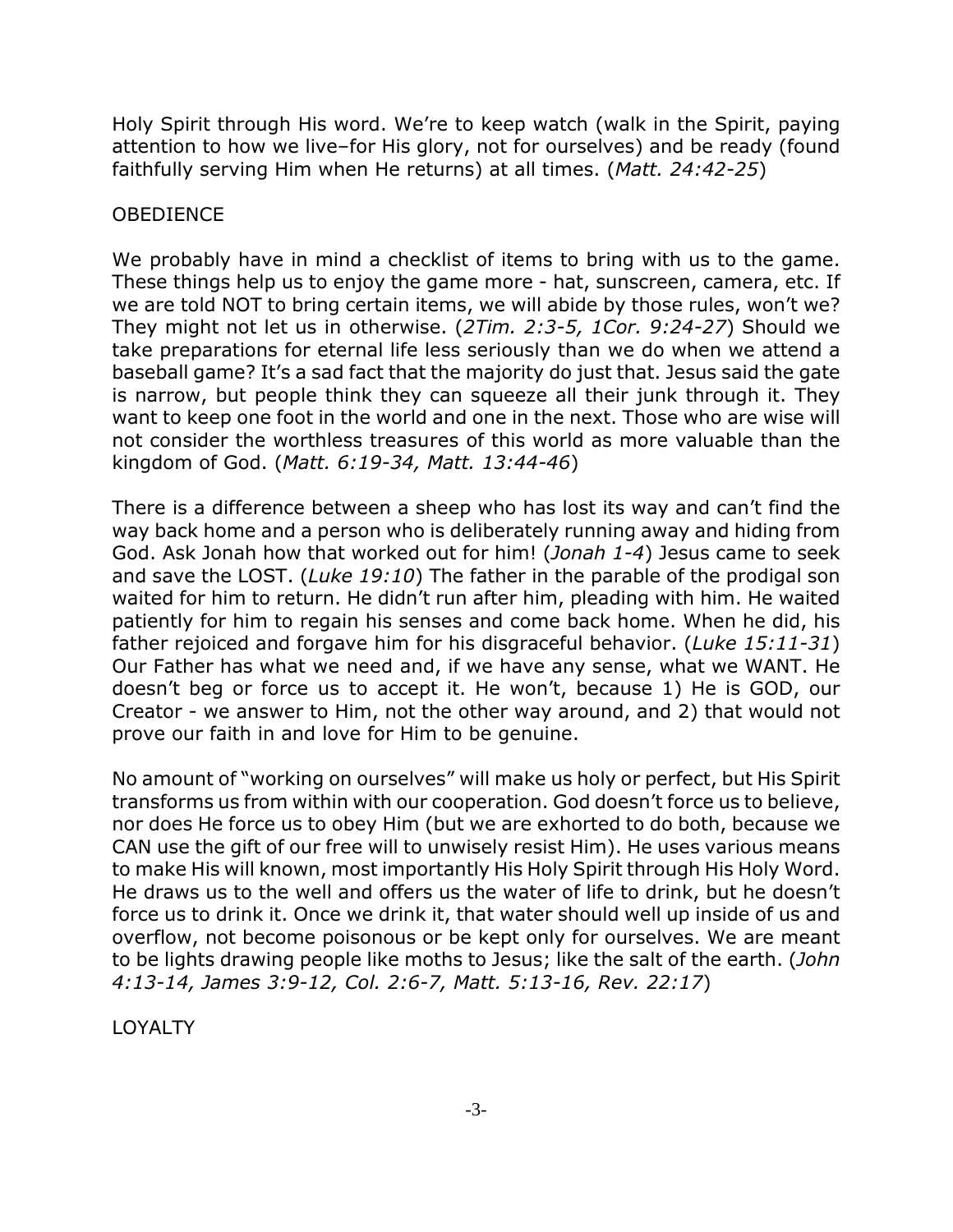If we believe Jesus, the **Son of God**, died to pay the full penalty for our sins and rose again, and will be returning for those who are His, we are not meant to go along with the flow and blend in. Our lives should be different in a good way, so that others will see how good our God is. *(2Tim. 3:12, Matt. 5:10-16, John 14:2-3, 1Thess. 4:16-17, John 17:6)* Needless to say, if we appear to be the same as everyone else, then there will be no persecution as we were told to expect, will there? It undoubtedly makes our earthly lives easier when we don't "rock the boat," but we will have to give an answer *to God* for how we lived after receiving such a great and precious gift of eternal life, not *to each other*. *(Gal. 1:10, 2Tim. 2:4-7*)

*"If the world hates you, keep in mind that it hated me first. If you belonged to the world, it would love you as its own. As it is, you do not belong to the world, but I have chosen you out of the world. That is why the world hates you. Remember what I told you: 'A servant is not greater than his master.' If they persecuted me, they will persecute you also. If they obeyed my teaching, they will obey yours also. They will treat you this way because of my name, for they do not know the one who sent me." John 15:18-21*

*Do not love the world or the things in the world. If anyone loves the world, the love of the Father is not in him. For all that is in the world—the desires of the flesh and the desires of the eyes and pride of life—is not from the Father but is from the world. And the world is passing away along with its desires, but whoever does the will of God abides forever. 1 John 2:15-17*

*You adulterous people! Do you not know that friendship with the world is enmity with God? Therefore whoever wishes to be a friend of the world makes himself an enemy of God. Or do you suppose it is to no purpose that the Scripture says, "He yearns jealously over the spirit that he has made to dwell in us"? But he gives more grace. Therefore it says, "God opposes the proud, but gives grace to the humble." Submit yourselves therefore to God. Resist the devil, and he will flee from you. Draw near to God, and he will draw near to you. Cleanse your hands, you sinners, and purify your hearts, you double-minded. Be wretched and mourn and weep. Let your laughter be turned to mourning and your joy to gloom. Humble yourselves before the Lord, and he will exalt you. James 4:4-10*

What if our friends and family all live in the same worldly way and we don't want to seem "weird" to take salvation "too seriously"? There were people like that in Jesus' day–people who believed but didn't follow Him. They didn't want to be persecuted for going against the flow. Jesus said if we love anyone more than Him, we're not worthy of Him. He said that those who do the will of God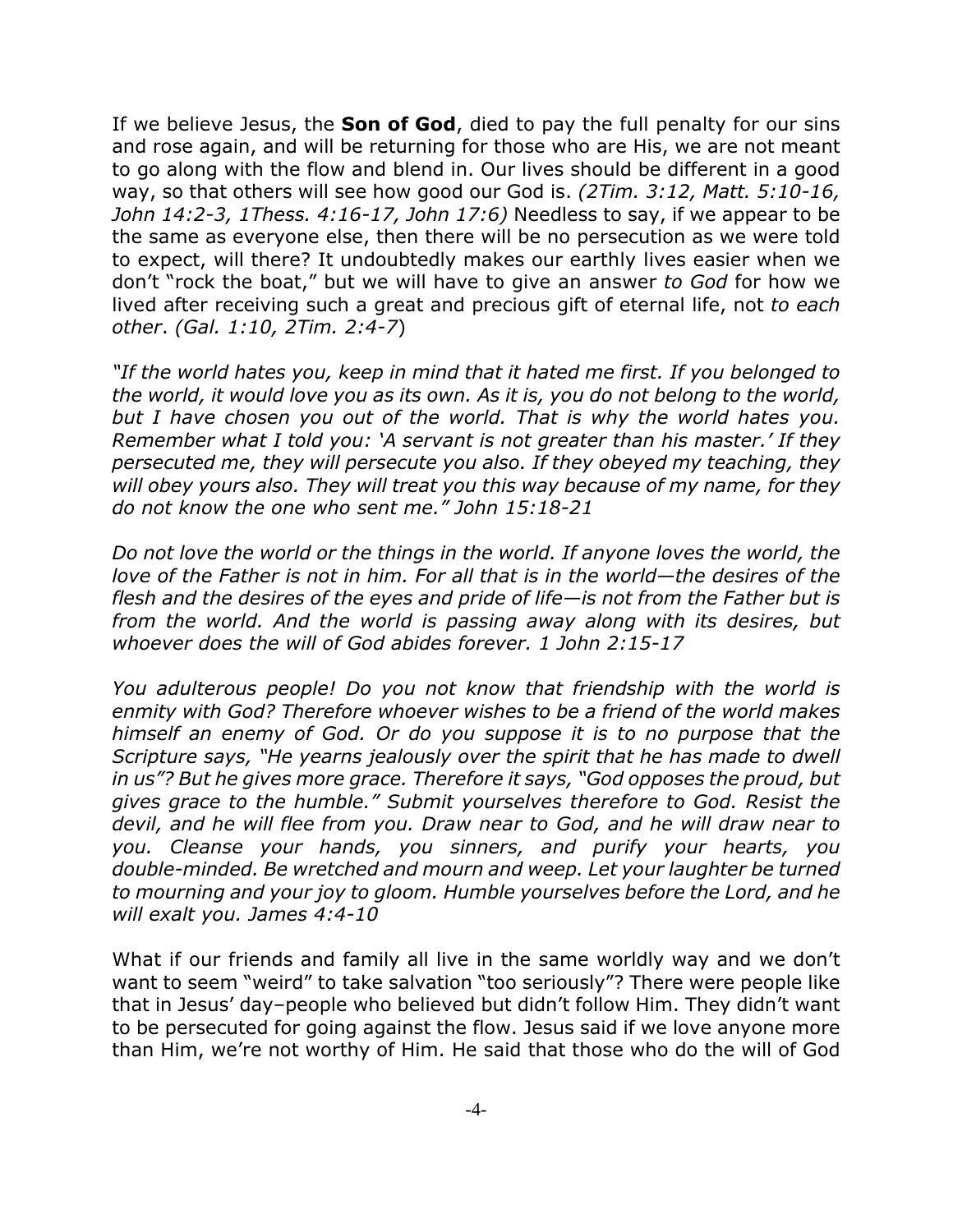are His family. We should think in the same way since it is only through Him that we are adopted into God's family. (*Mark 3:31-35*, *Rom. 8:29*, *Gal. 4:4-6*) Our attitude should be a desire to reach the lost, not to join them. (Psa. 37, Psa. 73)

*Nevertheless, many even of the authorities believed in him, but for fear of the Pharisees they did not confess it, so that they would not be put out of the synagogue; for they loved the glory that comes from man more than the glory that comes from God. And Jesus cried out and said, "Whoever believes in me, believes not in me but in him who sent me. And whoever sees me sees him who sent me. I have come into the world as light, so that whoever believes in me may not remain in darkness. John 12:42-46*

*Whoever loves father or mother more than me is not worthy of me, and whoever loves son or daughter more than me is not worthy of me. And whoever does not take his cross and follow me is not worthy of me. Whoever finds his life will lose it, and whoever loses his life for my sake will find it. Matthew 10:37-39*

#### **FOLLOWERS**

Jesus didn't come to make people feel comfortable in their sins. He came because He is the ONLY one who could take their sins away. He was the only one who could perfectly keep the law so that His sacrifice of Himself could atone for OUR sins. (*Rom. 3:23-26, John 8:23-24*) He is offering NEW life to sinners, who are under the sentence of death. He made it clear to everyone that repentance IS required. (*John 5:14, John 8:10-11*) He came to light a fire–to separate the wheat from the chaff. John the Baptist warned people that just claiming to belong to God was not enough. (*Matt. 3:7-12, Luke 12:49-53*) That includes believers separating themselves from the world AND from people who love it, who would hinder us from following Jesus. (*Matt. 19:20-22, Matt. 8:22, John 8:44, 1Cor. 15:33-34*) (This does not mean abandoning your spouse and young children who need you. *1Cor. 7:10-17, 1Tim. 5:8*)

*Do not be unequally yoked with unbelievers. For what partnership has righteousness with lawlessness? Or what fellowship has light with darkness? What accord has Christ with Belial? Or what portion does a believer share with an unbeliever? What agreement has the temple of God with idols? For we are the temple of the living God; as God said, "I will make my dwelling among them and walk among them, and I will be their God, and they shall be my people. Therefore go out from their midst, and be separate from them, says the Lord, and touch no unclean thing; then I*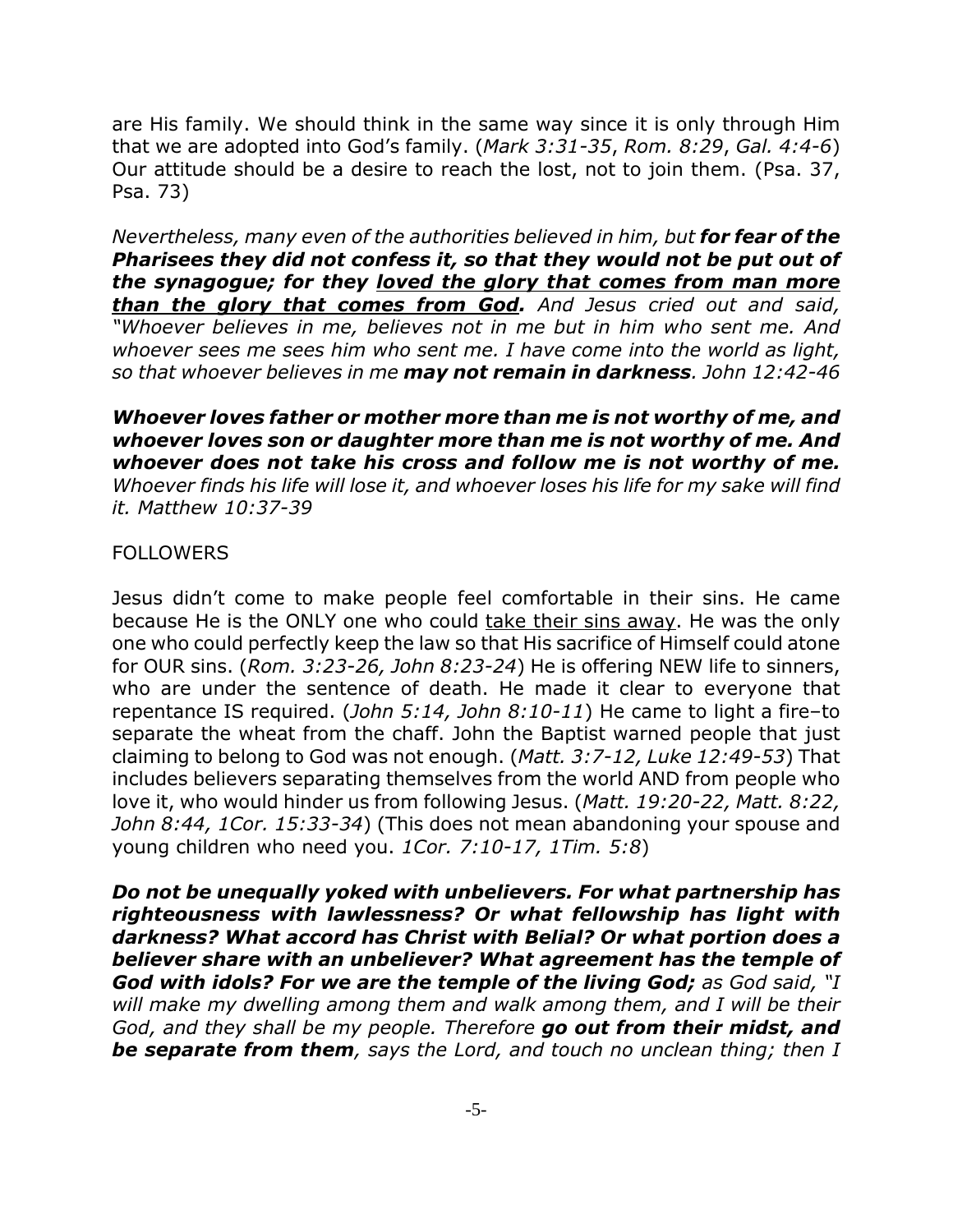#### *will welcome you, and I will be a father to you, and you shall be sons and daughters to me, says the Lord Almighty." 2 Corinthians 6:14-18*

Whoever chooses to be on the team opposing God (remember, you are either FOR or AGAINST–there are NO neutral observers in this battle between God and Satan) will be *deceived* by the coming evil one (if they are alive then) *and will join him in his eternal punishment*. Only those whose names are in Jesus' book of life will recognize the signs and wonders he is allowed to perform to be false, and hold fast to Jesus even unto physical death if necessary, to gain their eternal lives.

*Now concerning the coming of our Lord Jesus Christ and our being gathered together to him, we ask you, brothers, not to be quickly shaken in mind or alarmed, either by a spirit or a spoken word, or a letter seeming to be from us, to the effect that the day of the Lord has come. Let no one deceive you in any way. For that day will not come, unless the rebellion comes first, and the man of lawlessness is revealed, the son of destruction, who opposes and exalts himself against every so-called god or object of worship, so that he takes his seat in the temple of God, proclaiming himself to be God. Do you not remember that when I was still with you I told you these things? And you know what is restraining him now so that he may be revealed in his time. For the mystery of lawlessness is already at work. Only he who now restrains it will do so until he is out of the way. And then the lawless one will be revealed, whom the Lord Jesus will kill with the breath of his mouth and bring to nothing by the appearance of his coming. The coming of the lawless one is by the activity of Satan with all power and false signs and wonders, and with all wicked deception for those who are perishing, because they refused to love the truth and so be saved. Therefore God sends them a strong delusion, so that they may believe what is false, in order that all may be condemned who did not believe the truth but had pleasure in unrighteousness. 2 Thessalonians 2:1-12*

*And I saw a beast rising out of the sea, with ten horns and seven heads, with ten diadems on its horns and blasphemous names on its heads. And the beast that I saw was like a leopard; its feet were like a bear's, and its mouth was like a lion's mouth. And to it the dragon gave his power and his throne and great authority. One of its heads seemed to have a mortal wound, but its mortal wound was healed, and the whole earth marveled as they followed the beast. And they worshiped the dragon, for he had given his authority to the beast, and they worshiped the beast, saying, "Who is like the beast, and who can fight against it?" And the beast was given a mouth uttering haughty and blasphemous words, and it was allowed to exercise authority for forty-two*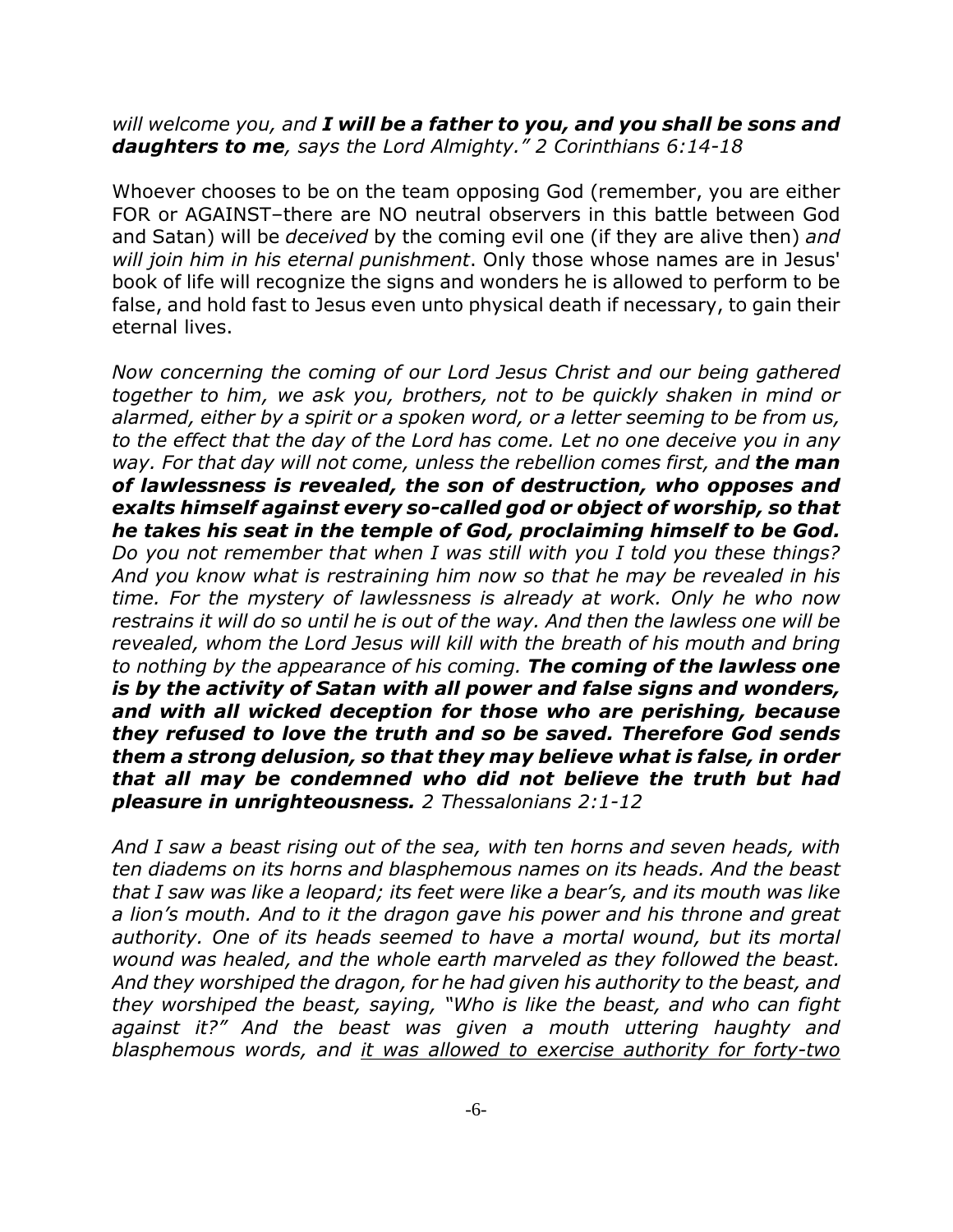*months. It opened its mouth to utter blasphemies against God, blaspheming his name and his dwelling, that is, those who dwell in heaven. Also it was allowed to make war on the saints and to conquer them. And authority was given it over every tribe and people and language and nation, and all who dwell on earth will worship it, everyone whose name has not been written before the foundation of the world in the book of life of the Lamb who was slain. If anyone has an ear, let him hear: If anyone is to be taken captive, to captivity he goes; if anyone is to be slain with the sword, with the sword must he be slain. Here is a call for the endurance and faith of the saints. Then I saw another beast rising out of the earth. It had two horns like a lamb and it spoke like a dragon. It exercises all the authority of the first beast in its presence, and makes the earth and its inhabitants worship the first beast, whose mortal wound was healed. It performs great signs, even making fire come down from heaven to earth in front of people, and by the signs that it is allowed to work in the presence of the beast it deceives those who dwell on earth, telling them to make an image for the beast that was wounded by the sword and yet lived. And it was allowed to give breath to the image of the beast, so that the image of the beast might even speak and might cause those who would not worship the image of the beast to be slain. Also it causes all, both small and great, both rich and poor, both free and slave, to be marked on the right hand or the forehead, so that no one can buy or sell unless he has the mark, that is, the name of the beast or the number of its name. This calls for wisdom: let the one who has understanding calculate the number of the beast, for it is the number of a man, and his number is 666. Revelation 13:1-18*

*And another angel, a third, followed them, saying with a loud voice, "If anyone worships the beast and its image and receives a mark on his forehead or on his hand, he also will drink the wine of God's wrath, poured full strength into the cup of his anger, and he will be tormented with fire and sulfur in the presence of the holy angels and in the presence of the Lamb. And the smoke of their torment goes up forever and ever, and they have no rest, day or night, these worshipers of the beast and its image, and whoever receives the mark of its name." Here is a call for the endurance of the saints, those who keep the commandments of God and their faith in Jesus. And I heard a voice from heaven saying, "Write this: Blessed are the dead who die in the Lord from now on." "Blessed indeed," says the Spirit, "that they may rest from their labors, for their deeds follow them!" Revelation 14:9-13*

*Then I saw a great white throne and him who was seated on it. From his presence earth and sky fled away, and no place was found for them. And I*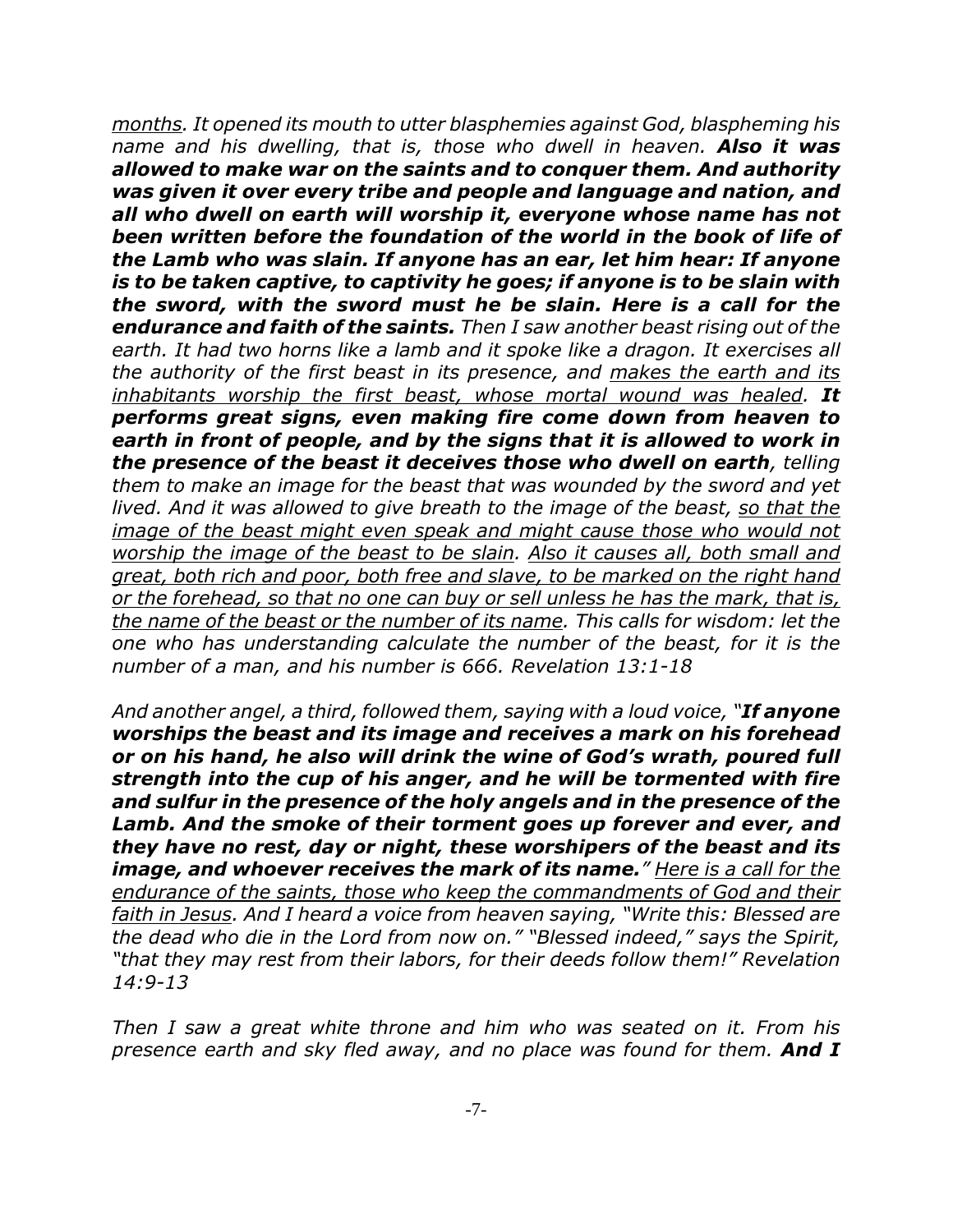*saw the dead, great and small, standing before the throne, and books were opened. Then another book was opened, which is the book of life. And the dead were judged by what was written in the books, according to what they had done. And the sea gave up the dead who were in it, Death and Hades gave up the dead who were in them, and they were judged, each one of them, according to what they had done. Then Death and Hades were thrown into the lake of fire. This is the second death, the lake of fire. And if anyone's name was not found written in the book of life, he was thrown into the lake of fire. Revelation 20:11-15*

#### RAPTURE

If you are a believer and are positive that you will be raptured prior to the reign of the beast, I am not disrespecting your beloved pastor or favorite, most trusted Bible scholar. However, we must each consult the full counsel of God and let His Spirit within us help us to understand, always checking what they say against the Bible. *(Acts 17:11, John 14:26)* Something to consider in YOUR personal study is that the seven letters in Revelation chapters 2 and 3 were addressed to CHURCHES. In other words, they are ALL written to *professed* believers. When we read those letters, we can see a little bit of ourselves in most of them, can't we? Each letter was to be read by each church, even though there were individual messages particular to each one. We can likewise learn from them to see what Jesus wants us to do–in a word, OVERCOME. He warned us that we WILL have tribulation, but we know that because He has overcome it, then we can, too, by HIS power within us. *(Rev. 16:33, 1John 4:4)*

Notice that only ONE of the churches (Philadelphia) was promised to be SPARED (how that is accomplished is not specified, but the open door in Rev. 3:7-8 *seems* to point to the one in Rev. 4:1) from the "hour of trial to come on the whole world" which appears to be the "reign of the beast" (which is Satan's wrath, part of God's perfect plan for testing those who dwell on the earth - *Rev. 12:12, Rom. 9:22*). *(Rev. 3:10, Rev. 17:12)* Why would He keep those of the Church of Philadelphia from it? He tell us! It's because they had ALREADY unswervingly endured persecution–to such a degree as to prompt Him to promise them that their persecutors will bow before their feet. (*Rev. 3:9, 2Thess. 1:4-10, Matt. 5:10-12)* They hadn't denied Jesus even though it was painful for them, and yet even they were told to HOLD FAST to their crowns and overcome in order to receive the promised reward. (*Rev. 3:11, Gal. 4:28-29, Heb. 6:11-12, Heb. 10:23-39 (especially v. 36), James 1:2-4, 1:12, 2:5, 2Tim. 4:6-8* )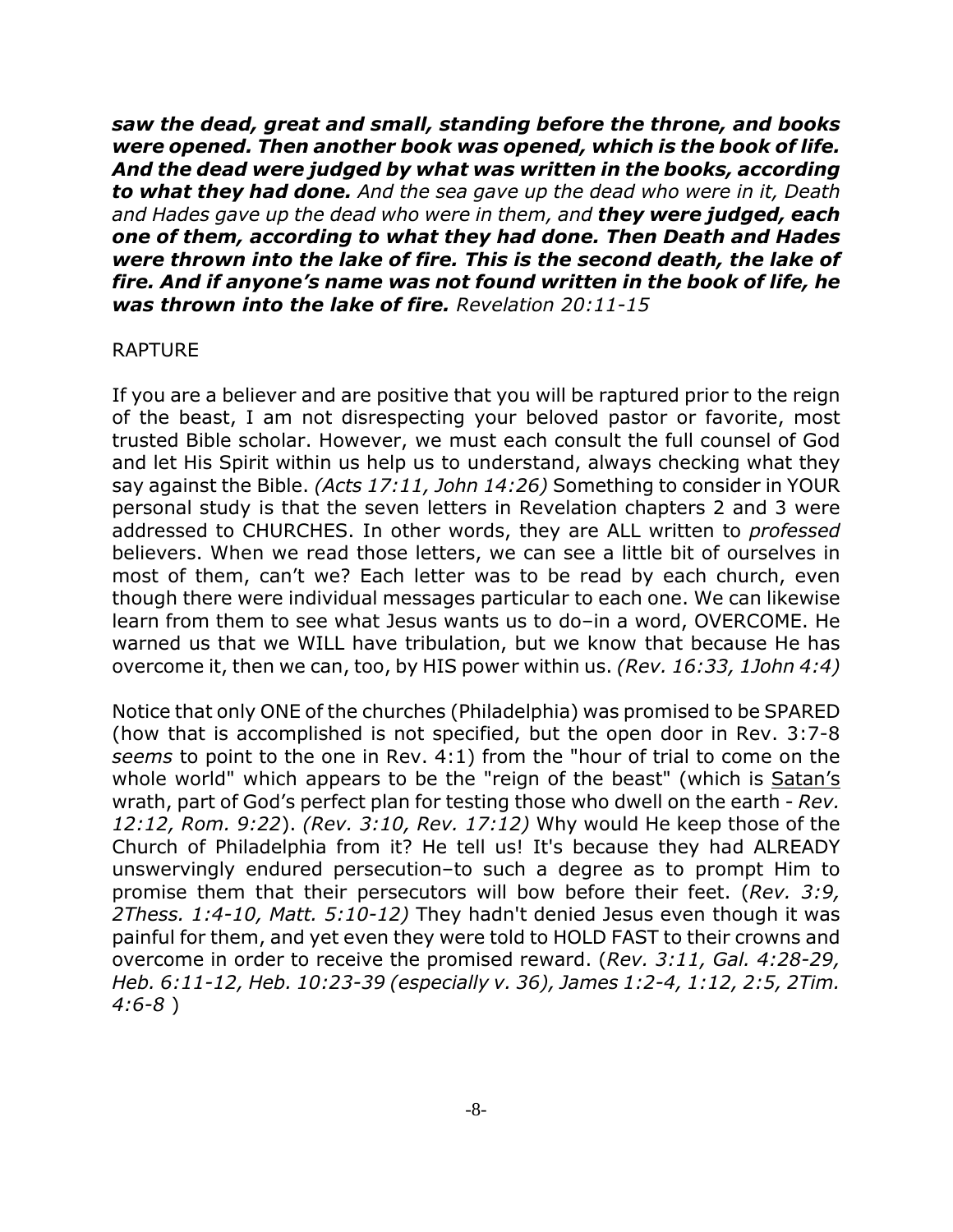God alone will determine who (among those living at the time) has and who has not endured sufficient persecution without wavering, such that they have "tested out" of the "hour of trial" because they have "passed" the test of faith and been found to be genuine. (*1Pet. 1:6-7*) Therefore, I don't feel that it is ethical to assure all who *claim* to be believers (no matter whether their lives even display fruit of the Spirit or not - *Gal. 5:22-25*) that they are members of the "Church of Philadelphia" and thus will somehow be spared going through ANY tribulation (as opposed to *God's wrath*). Tribulation clearly comes *before* God's wrath/the Day of the Lord. Notice that the order of events in the sun, moon and stars compared with tribulation and the Day of the Lord. Also, the "lawless one" reveals himself not at the beginning of his rule, but when he commits the abomination that makes desolation. Prior to that, he is promising peace. (*Dan. 9:27*) Even after that point, it is not yet the Day of the Lord but the beginning of birth pangs. *(2Thess. 2:1-4, Matt. 24:23-28)*

*"Immediately after the tribulation of those days the sun will be darkened, and the moon will not give its light, and the stars will fall from heaven, and the powers of the heavens will be shaken." Matthew 24:29*

*And I will show wonders in the heavens above and signs on the earth below, blood, and fire, and vapor of smoke; the sun shall be turned to darkness and the moon to blood, before the day of the Lord comes, the great and magnificent day. Acts 2:19-20*

Likewise, I feel it's inappropriate and even dangerous to assure people who once checked a box on a card saying they accepted Christ as their Savior (or something similar) that they are eternally saved even though they have lived as enemies of the cross ever since–with no change whatsoever in their lifestyle. True believers are a new creation in Christ and that reality will gradually be revealed from the inside out over time. (*Philip. 3:17-19, Philip. 2:12-13)* That is not "working for salvation," it is working "out" salvation, *through the power of the Holy Spirit within*. If He is not present, then we have not been born again. *(Romans 8:6-14)* TODAY is the day to give your whole heart to God and surrender to His perfect will and transforming power if you previously only made a verbal confession of faith, or none at all. The big question isn't when Jesus will return, but when OUR OWN personal appointment with God will be. There will be a time coming when it will be too late to "switch teams." God is going to send a delusion on those who refused to love the truth while they had the chance during this age of grace. *(2Thess. 2:9-12, Rev. 13:11-14*) He is not interested in FANS, but in serious, honest "competitors" (to run the good race, fight the good fight of faith and win souls).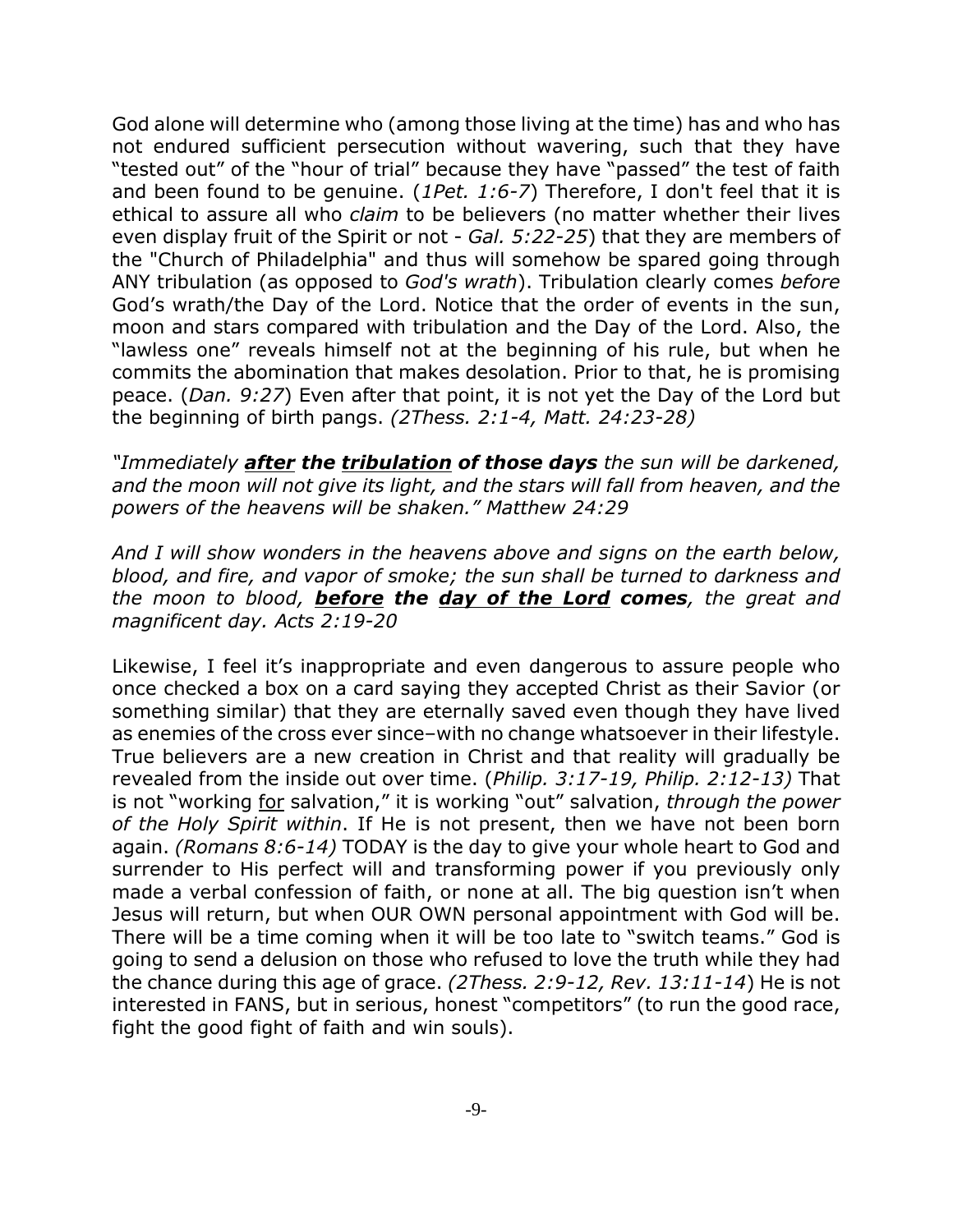#### WRATH OR TRIBULATION

Back to our discussion about the letters to the Churches, why didn't Jesus just have John write *one* letter, to Philadelphia, saying they are the only ones who are the *true* church and everyone else will perish? Or why did He offer hope to the others even though they were not given a promise to be *spared*? I think that it is because the others *won't all perish*–MANY will NOT be deceived by the antichrist. Who are those people who refuse the mark of the beast and are martyred if they are not believers whose names are written in the book of life? (Remember, everyone on earth whose name is NOT in the book *will* be deceived, take the mark and worship the beast.) But if they are on the earth at this time and their names are in the Lamb's book of life, but they are not kept from it somehow as promised to the Church of Philadelphia, then they will be purified and refined through tribulation–made worthy of the Lamb, even if it costs them their physical lives. (*Matt. 10:26-39, Matt. 16:24-27, Mark 8:34- 38, Dan. 11:33-34, 12:10, Dan. 7:21-22)* They will overcome by holding fast until the end of the trial. *(Rev. 2:7, 11, 26, Rev. 3:5, 21, Rev. 13:7-10, 21:27, Rev. 7:14)*

The church is not appointed to God's *wrath*, but God uses tribulation and trial (throughout the age) to purify and refine our faith. (*1Pet. 1:6-9, Acts 5:41, 2Thess. 1:4-10, 1Pet. 4:12-19, 1Pet. 5:6-10, Romans 8:16-19, Acts 14:21-22, Heb. 12, Luke 22:31, Mark 9:49-50, Isa. 48:10)* For us to say that we couldn't possibly go through the hour of trial/reign of the beast would be to suggest that God loves us believers in this age more than He loved those in ages past? We know that is simply not true! Suffering for Jesus' sake is to be viewed as a privilege. *(Acts 5:41, 9:16, Philip. 1:29-30, Heb. 13:13, 1Pet. 2:21)*

God is perfectly able to protect His people from His own wrath. The Israelites were in Egypt during all ten plagues, yet not harmed by any of them (whereas only the last one, the Passover, refers to Jesus' atonement as the Lamb of God). The Israelites did suffer at the hand of the Egyptians, though. Lot was not removed from the earth, but to a safe location when Sodom and the other cities like it were destroyed. (*Gen. 19:15-26*) (Note that Lot was brought to safety inside the house by the angels while the blind men, probably also representing spiritual blindness in addition to their depravity, sought to harm them through the night. The city was destroyed at dawn.) The woman who gives birth in Rev. 12 (who is a "sign" not a literal woman) is taken to a place prepared for her in the wilderness. (*Rev. 12:1-6, 13-16*) Before Elijah was taken up to heaven in the chariot, he was cared for by birds in the wilderness for a period of time and then in the house of a widow for 3 ½ years during drought. *(1Kings 17, Luke*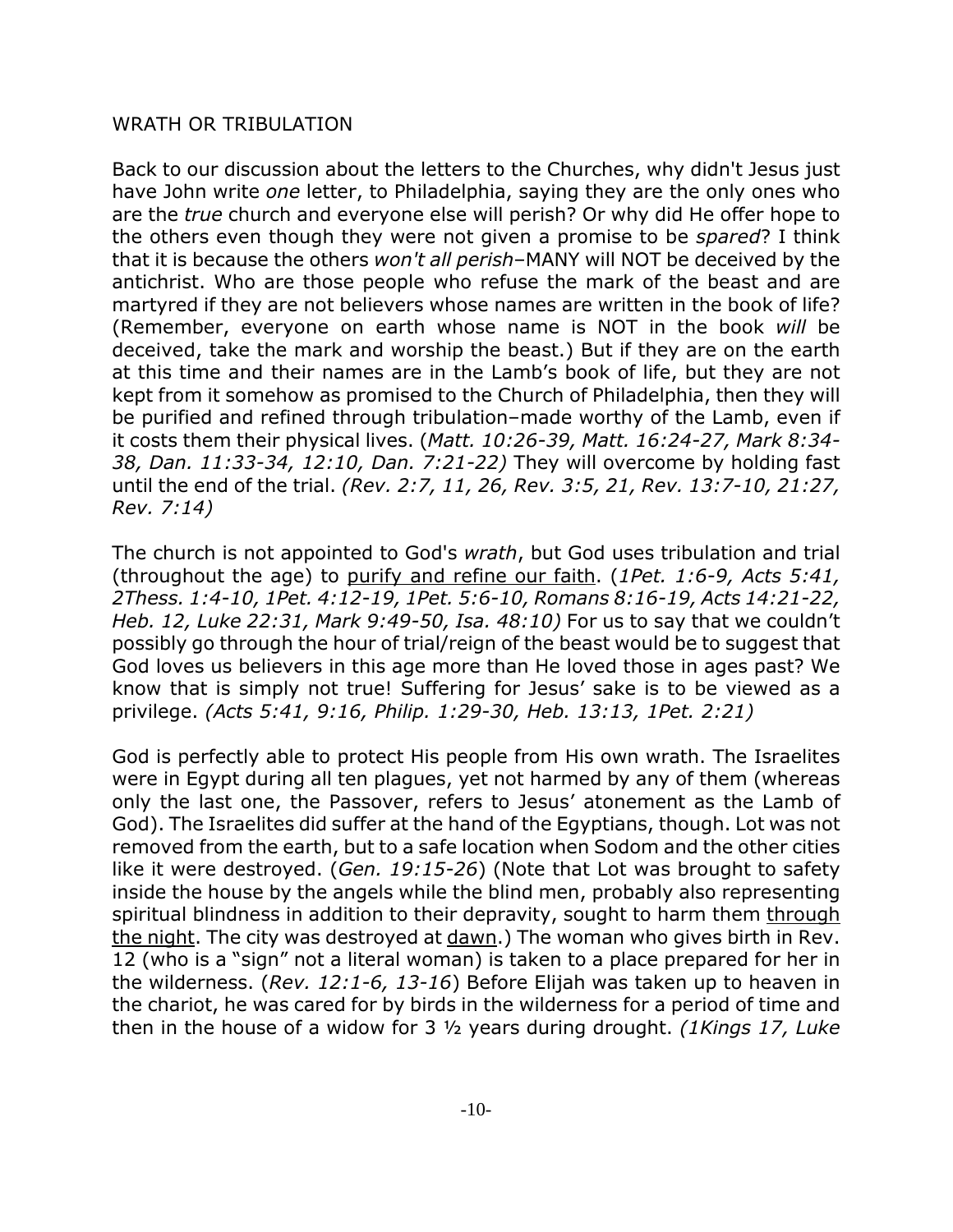*24:25-26)* Elisha sent a woman to take shelter elsewhere for 7 years during a drought as well. (*2Kings 8)* So God is able.

*For if God did not spare angels when they sinned, but cast them into hell and committed them to chains of gloomy darkness to be kept until the judgment; if he did not spare the ancient world, but preserved Noah, a herald of righteousness, with seven others, when he brought a flood upon the world of the ungodly; if by turning the cities of Sodom and Gomorrah to ashes he condemned them to extinction, making them an example of what is going to happen to the ungodly; and if he rescued righteous Lot, greatly distressed by the sensual conduct of the wicked (for as that righteous man lived among them day after day, he was tormenting his righteous soul over their lawless deeds that he saw and heard); then the Lord knows how to rescue the godly from trials, and to keep the unrighteous under punishment until the day of judgment, and especially those who indulge in the lust of defiling passion and despise authority. Bold and willful, they do not tremble as they blaspheme the glorious ones, 2 Peter 2:4-10*

Once Jesus removes those who are His from the earth, including those who died abiding IN Him and those still alive (this is the first resurrection–the rest live after the millennium. *Rev. 20, Heb. 9:27-28, 1Thess. 4:16-17, 1Cor. 15:51- 52),* God's wrath will begin in earnest. *(Isa. 26:20-21, Zeph. 2:3, Rev. 15:5-8, Rev. 6:12-17, Rev. 15:1, Rev. 11:15-19*) Please understand that "abiding" does NOT mean simply professing faith without following Jesus–it means to love, serve, honor and obey, to bear fruit. (*John 15:8-14*)

# WALK IN HIS STEPS

*Jesus Himself is Head of the Church and our judge* (*Eph. 1:22-23, 5:23, Col. 1:18, 2Cor. 5:10)*, and He is not happy with at least some aspects of the "walk" of five of the other six churches. (Smyrna is told to endure despite having no faults pointed out. *Rev. 2:9-11, 1Pet. 2:21)* Some true believers will be saved "as through the fire" but with loss of reward. *(1Cor. 3:10-17)* I believe this is why Paul exhorts us all so strenuously that we should "run a good race" and "fight the good fight." There is great reward in it. If it were as simple as making a confession of faith, Paul most certainly would already have "attained" it. A clue may be in the word "ek" in Greek, which means "out of." The word we use for "church" is "**ek**klesia," meaning "called out." Paul uses it in reference to the resurrection. *(1Tim. 6:12)* Obviously everyone, good and bad, will be resurrected eventually, but not to the same eternal reality. Toward the end of his ministry and life, Paul expresses that he knows that he has accomplished his goal (through the power of Christ, of course). *(2Tim. 4:6-8*) "Those who love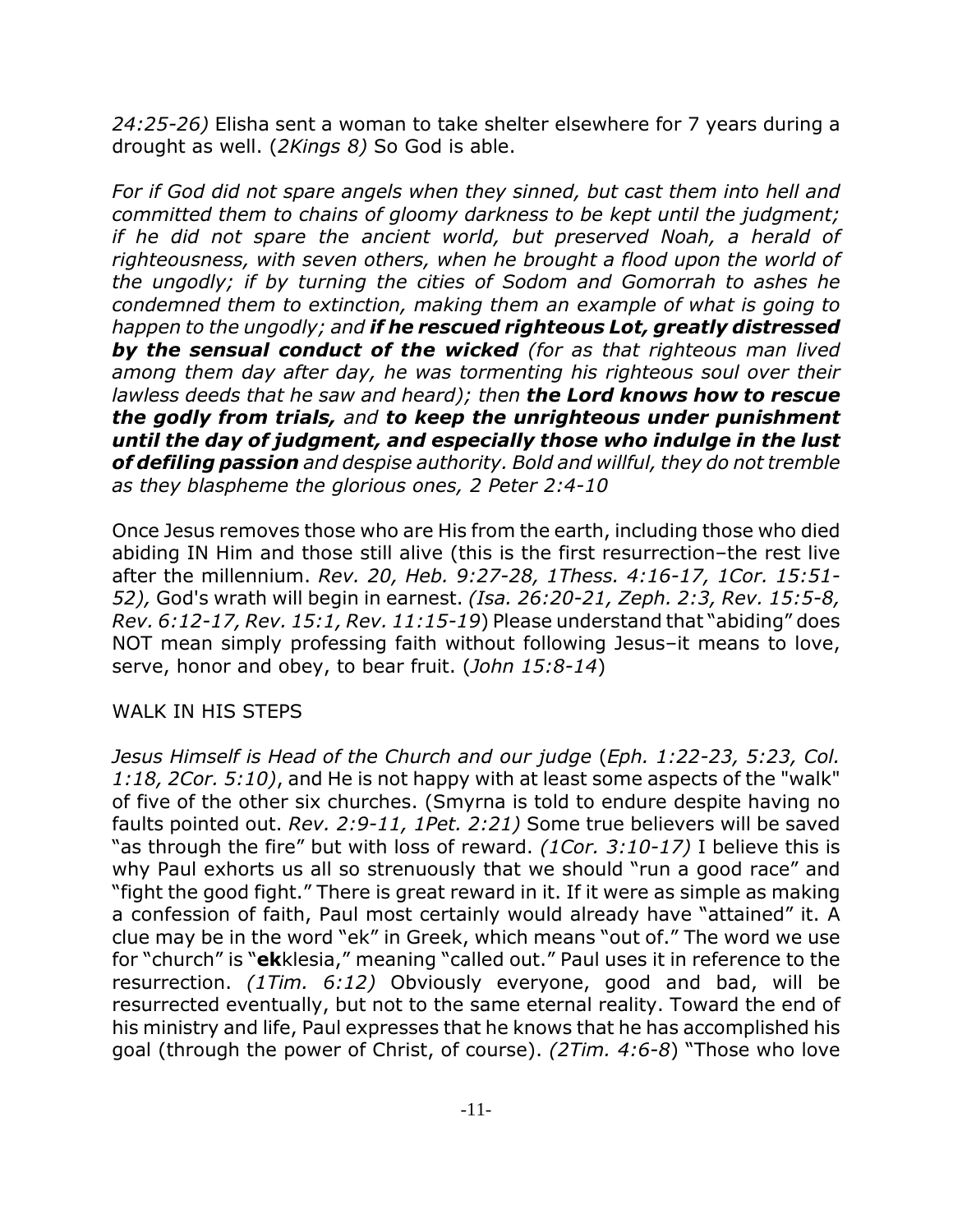His appearing" are the same ones who have no need to "shrink back in shame at His coming." *(1John 2:28-29, Heb. 10:32-39*) (i.e. overcomers - *Gal. 6:17, Col. 1:24-26, Acts 20:22-31*)

*But whatever gain I had, I counted as loss for the sake of Christ. Indeed, I count everything as loss because of the surpassing worth of knowing Christ Jesus my Lord. For his sake I have suffered the loss of all things and count them as rubbish, in order that I may gain Christ and be found in him, not having a righteousness of my own that comes from the law, but that which comes through faith in Christ, the righteousness from God that depends on faith—that I may know him and the power of his resurrection, and may share his sufferings, becoming like him in his death, that by any means possible I may attain the resurrection out from the dead. Not that I have already obtained this or am already perfect, but I press on to make it my own, because Christ Jesus has made me his own. Brothers, I do not consider that I have made it my own. But one thing I do: forgetting what lies behind and straining forward to what lies ahead, I press on toward the goal for the prize of the upward call of God in Christ Jesus. Let those of us who are mature think this way, and if in anything you think otherwise, God will reveal that also to you. Only let us hold true to what we have attained. Brothers, join in imitating me, and keep your eyes on those who walk according to the example you have in us. For many, of whom I have often told you and now tell you even with tears, walk as enemies of the cross of Christ. Their end is destruction, their god is their belly, and they glory in their shame, with minds set on earthly things. But our citizenship is in heaven, and from it we await a Savior, the Lord Jesus Christ, who will transform our lowly body to be like his glorious body, by the power that enables him even to subject all things to himself. Philippians 3:7-21*

## REWARDS

Sadly, Jesus is not pleased with *any* aspect of the last church addressed in Rev. 2-3, Laodicea. He is being merciful in warning them (and us) of what it takes to be counted worthy of the kingdom. *(1Thess. 2:10-12, 2Thess. 1:5, Acts 5:40-42, 2Pet. 1:8-11)* Notice that being worthy is never connected to salvation (only belief), but it IS connected to the kingdom? This is about rewards. This is one case where it's NOT "the thought that counts," but about putting your money (and your very LIFE) where your mouth is. This is about "in truth and Spirit" not "rote and ritual." *(John 4:23, Matt. 15:8-9*)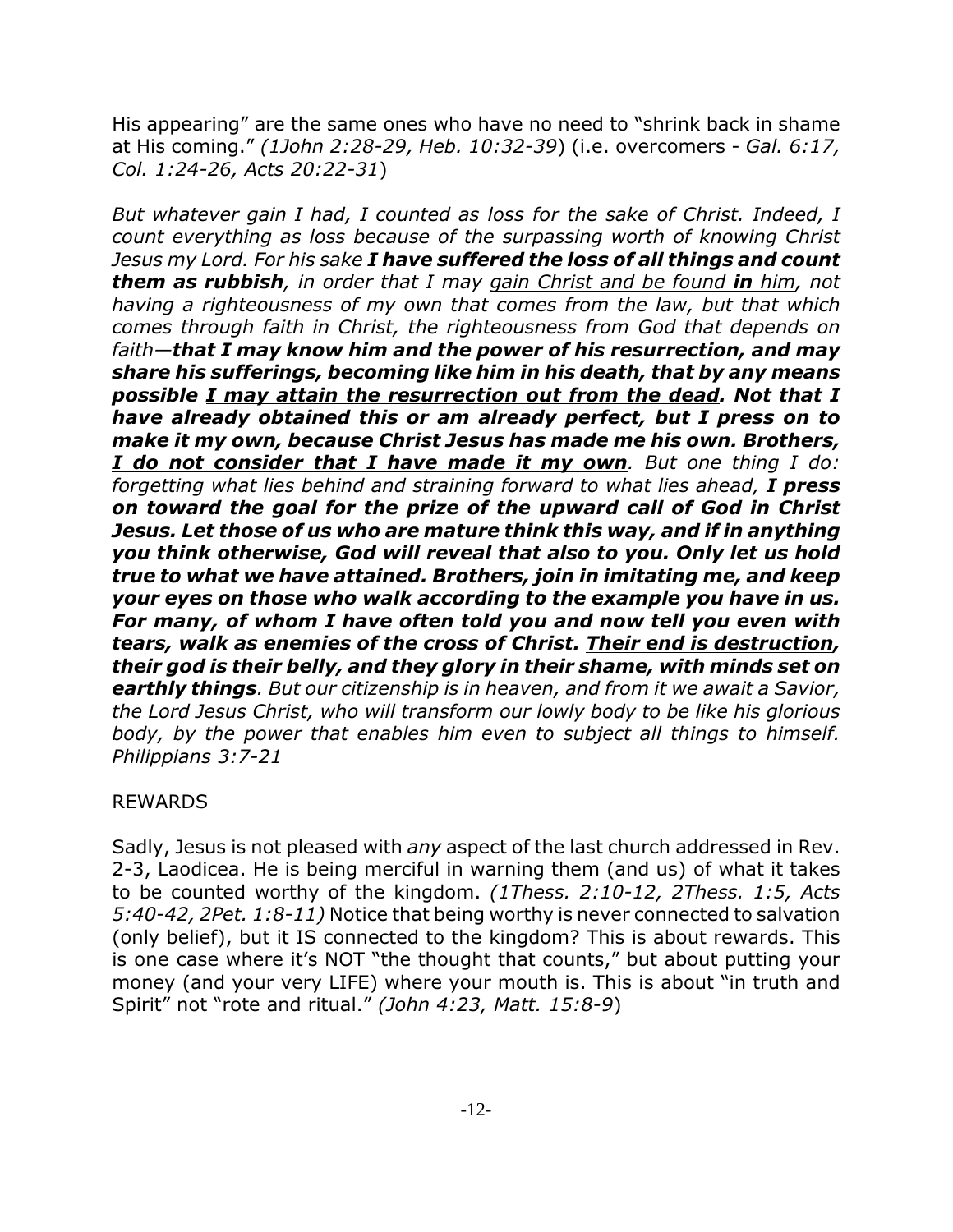It *matters* whether we receive our FULL reward from Him, because it brings HIM (who is our life and our very heart - *Col. 3:4, 1Pet. 1:8-9*) glory, honor and pleasure to reward us for our faithfulness to Him. *(Rev. 4:10, 11:18, Rev. 20:6, 1Cor. 3:14-16)* Is part of that potential reward the honor of reigning with Him "with a rod of iron" during the millennium, as part of the first resurrection? *(Rev. 2:26-27, 3:21)* Paul seemed to think so–he certainly didn't question his own faith, as though he needed to contribute to his salvation. (*Philip. 3:8-21, 1Cor. 9:24-10:13)* Paul also said the Thessalonians were his crown of glory and exhorted them to live in a manner worthy of the Lord. (*1Thess. 2:19-20*, *1Thess. 4:1-12*)

Notice Jesus didn't say in *Matt. 19:19-23*, "You who merely made a verbal confession of faith," but they FOLLOWED and gave up everything for Him. (*Luke 9:62)* Peter said to practice qualities that demonstrate the fruits of the Spirit, not to forget that we have been cleansed of our former sins, but to confirm our calling and election so that we may look forward to being granted entrance into the kingdom. *(2Pet. 1:5-12)* And the writer of Hebrews was very concerned with persevering in faith until the end. *(Heb. 3:5-14, Heb. 6:4-12, Heb. 12)* We must never deny or be ashamed of Jesus and our faith in Him, no matter what may happen. If we keep our mouths shut now because the world hates our message to the "extreme" point of calling us names or "unfriending" us, what will we do when they threaten our very lives? (*Luke 19:37-40, Matt. 10:17-22*)

## ISRAEL

Some say the entire tribulation refers only to Israel, not the church, but remember that the church is *grafted into* Israel. *(Rom. 11:11-32)* Again, six of the CHURCHES are *not* promised to be *kept from* the "hour of trial to come on the whole world," but rather they are exhorted to overcome by enduring until Jesus returns (before God's wrath begins). If they do not wake up and keep watch, He will come upon them like a thief in the night. *(Matt. 24:42-44, Luke 12:38-40, 1Thess. 5:1-11, Rev. 17:14*) doesn't say that the "called, chosen and professing to believe" return with Jesus. It says the "called, chosen and FAITHFUL" return with Him. The faith of these souls was tested and found to be REAL. They didn't fall away the minute things got tough. The second death will not hurt them–they are part of the *first* resurrection. (*Rev. 20:1-2*)

We (the Church–Jewish and Gentile believers in this age) are special in that we are indwelt with the Holy Spirit in the New Covenant, whereas the vast majority of God's people in the Old Covenant did not receive the Spirit. It doesn't mean that God will not test, discipline and chastise us the same as He has always done, but that we have the firstfruits of the Spirit. Believers in this age have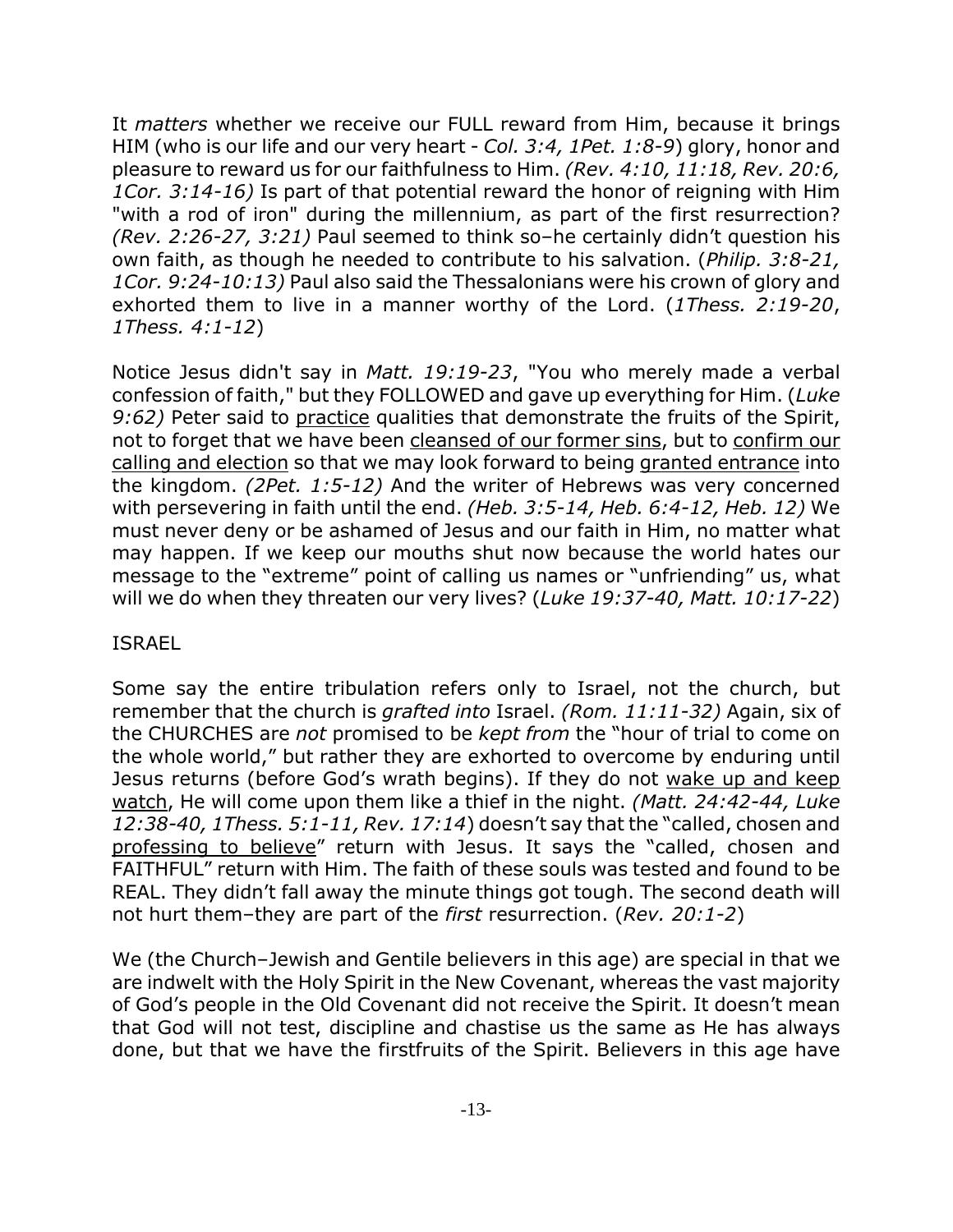been *given* by the Father to Jesus. (*John 17:6, Rom. 8:23, James 1:18, 1Pet. 1:6-7, Heb. 12, Rev. 3:19)* We have already entered into the New Covenant. *(Luke 22:19-20, 1Cor. 11:23-25, 2Cor. 3:2-6)* The Old Covenant is obsolete. (*Heb. 8:13*) This was foretold in the Old Testament. It is not a changing of God's mind, but part of the plan all along. (*Jer. 31:31-33*)

When those Jews who are presently "hardened of heart" from accepting the Gospel "recover" from their condition (at the time the fullness of the Gentiles comes in), they will enter into the New Covenant as well. *(Heb. 8-9, Romans 11:11, 25*) Now that Christ has come and finished His perfect work of redemption, the only way to have peace with God is through Him. (*Acts 4:12, Heb. 1, 1Tim. 2:5-6, 1Cor. 3:11, 1John 1:5-2:6, 1John 5:10-12*) Prior to that people were saved by faith as well, but they needed to believe that if they were obedient, God would accept them. Their transgressions were only taken away temporarily by repeated animal sacrifices, but they believed in the promise of the future Savior. (*Heb. 11:6*) God has made one new man from the two through Jesus, the mediator of the New Covenant. *(Heb. 2:11-22, Gal. 3:28*) Jesus said He was making one flock from the two. (*John 10:16*) Notice how the New Jerusalem has twelve foundations with the names of the apostles and twelve gates with the names of the tribe of Israel, and Jesus has 24 elders? *(Rev. 21:2, 21:12-14, Rev. 4:3-4, Isa. 24:23)*

## STAY AWAKE

Am I saying that there is no such thing as a rapture and the church will suffer God's wrath? **No** (but I have separated the "tribulation" from the "Day of the Lord" according to the Bible, not my own preference). The inclusion of Gentiles along with believing Jews in the Body of Christ, indwelt by His Spirit, was a "mystery" to the Old Testament prophets, revealed first to Peter in Acts 10 and then to Paul, who was made the apostle to the Gentiles. (*Rom. 16:25-27, Rom. 10:16-21, Rom. 11:11-13, Gal. 2:7-8, 1Tim. 2:7, Eph. 1:7-10, Eph. 3:1-12, Eph. 5:32, Col. 1:18-29, 1Pet. 1:10-12, Rev. 10:5-7*) This was due to the rejection of Jesus by the Jews as a whole. *(Matt. 21:42-44, Rom. 11:28-32 Acts 2:21*) I actually think that those "given" to Jesus by the Father (*John 6:37, 17:6*) will reach their full number at the same time as the "fullness of the Gentiles comes in" (Rom. 11:25), at which time the Church, which is His Body, will be complete and gathered to Him.

We need to be ready. Everyone who calls on the name of the Lord will be saved, but not everyone who calls Jesus "Lord, Lord" will enter the kingdom of heaven. *(Matt. 7:21)* This seems at first glance to be contradictory, but Jesus is to be LORD. If we call on Him *without* our HEARTS, without any intention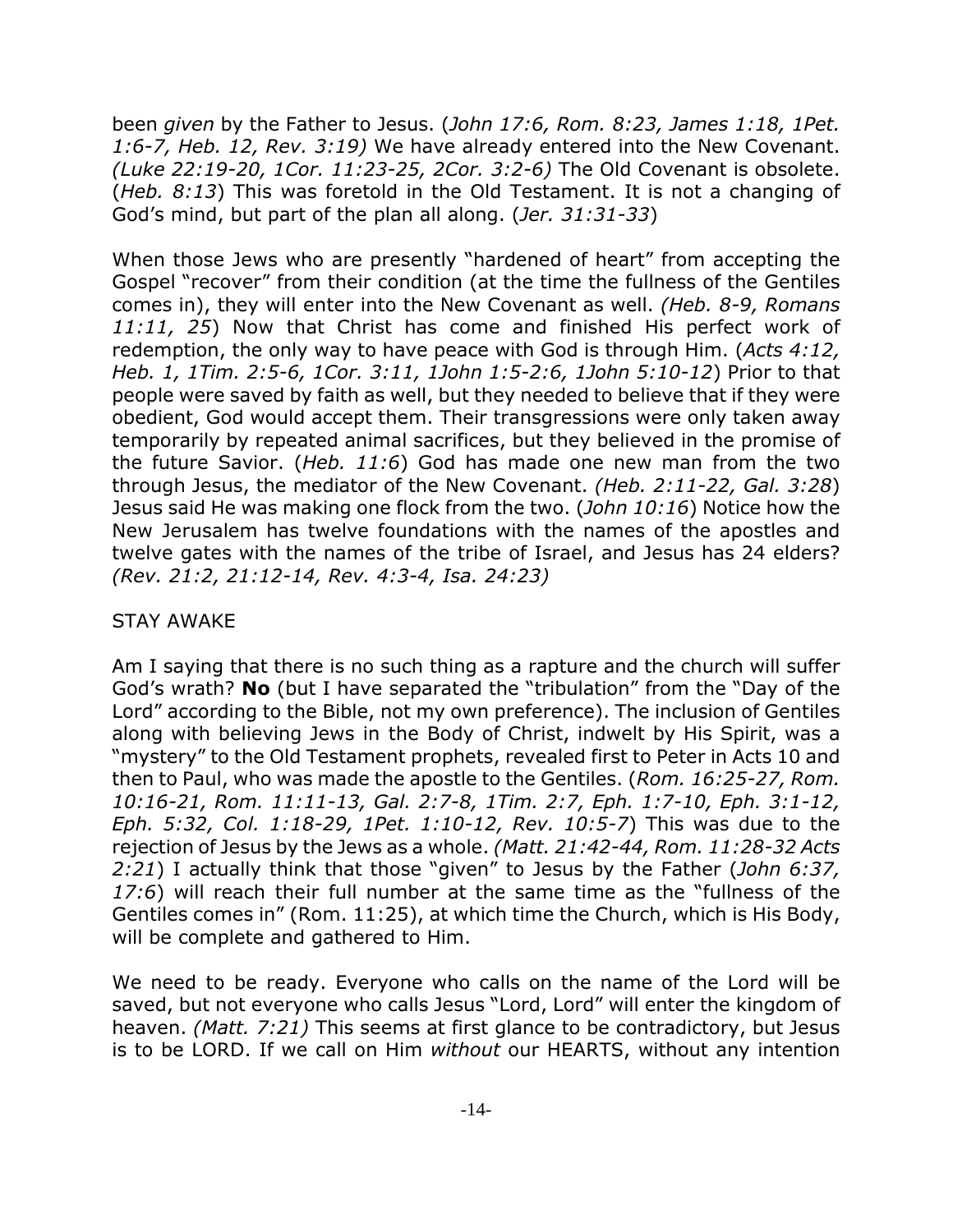whatsoever of obeying Him, but only with our lips, then we have made a *false* confession (and He knows our very thoughts). *(Rom. 10:8-10, Rev. 2:23)* Obedience is required to "see Jesus" and "enter the Kingdom." (*Rom. 8:19*) The kingdom is "within" is another way of saying that we must be born again to be heirs of the kingdom. (*Luke 17:20-21*)

*For the moment all discipline seems painful rather than pleasant, but later it yields the peaceful fruit of righteousness to those who have been trained by it. Therefore lift your drooping hands and strengthen your weak knees, and make straight paths for your feet, so that what is lame may not be put out of joint but rather be healed. Strive for peace with everyone, and for the holiness without which no one will see the Lord. See to it that no one fails to obtain the grace of God; that no "root of bitterness" springs up and causes trouble, and by it many become defiled; that no one is sexually immoral or unholy like Esau, who sold his birthright for a single meal. For you know that afterward, when he desired to inherit the blessing, he was rejected, for he found no chance to repent, though he sought it with tears. Hebrews 12:11-17*

*"If you love me, you will keep my commandments and I will ask the Father, and he will give you another Helper, to be with you forever, even the Spirit of truth, whom the world cannot receive, because it neither sees him nor knows him. You know him, for he dwells with you and will be in you. I will not leave you as orphans; I will come to you. Yet a little while and the world will see me no more, but you will see me. Because I live, you also will live. In that day you will know that I am in my Father, and you in me, and I in you. Whoever has my commandments and keeps them, he it is who loves me. And he who loves me will be loved by my Father, and I will love him and manifest myself to him." Judas (not Iscariot) said to him, "Lord, how is it that you will manifest yourself to us, and not to the world?" Jesus answered him, "If anyone loves me, he will keep my word, and my Father will love him, and we will come to him and make our home with him. Whoever does not love me does not keep my words. And the word that you hear is not mine but the Father's who sent me. "These things I have spoken to you while I am still with you. But the Helper, the Holy Spirit, whom the Father will send in my name, he will teach you all things and bring to your remembrance all that I have said to you." John 14:15-26*

*Jesus answered him, "Truly, truly, I say to you, unless one is born again he cannot see the kingdom of God." Nicodemus said to him, "How can a man be born when he is old? Can he enter a second time into his mother's womb*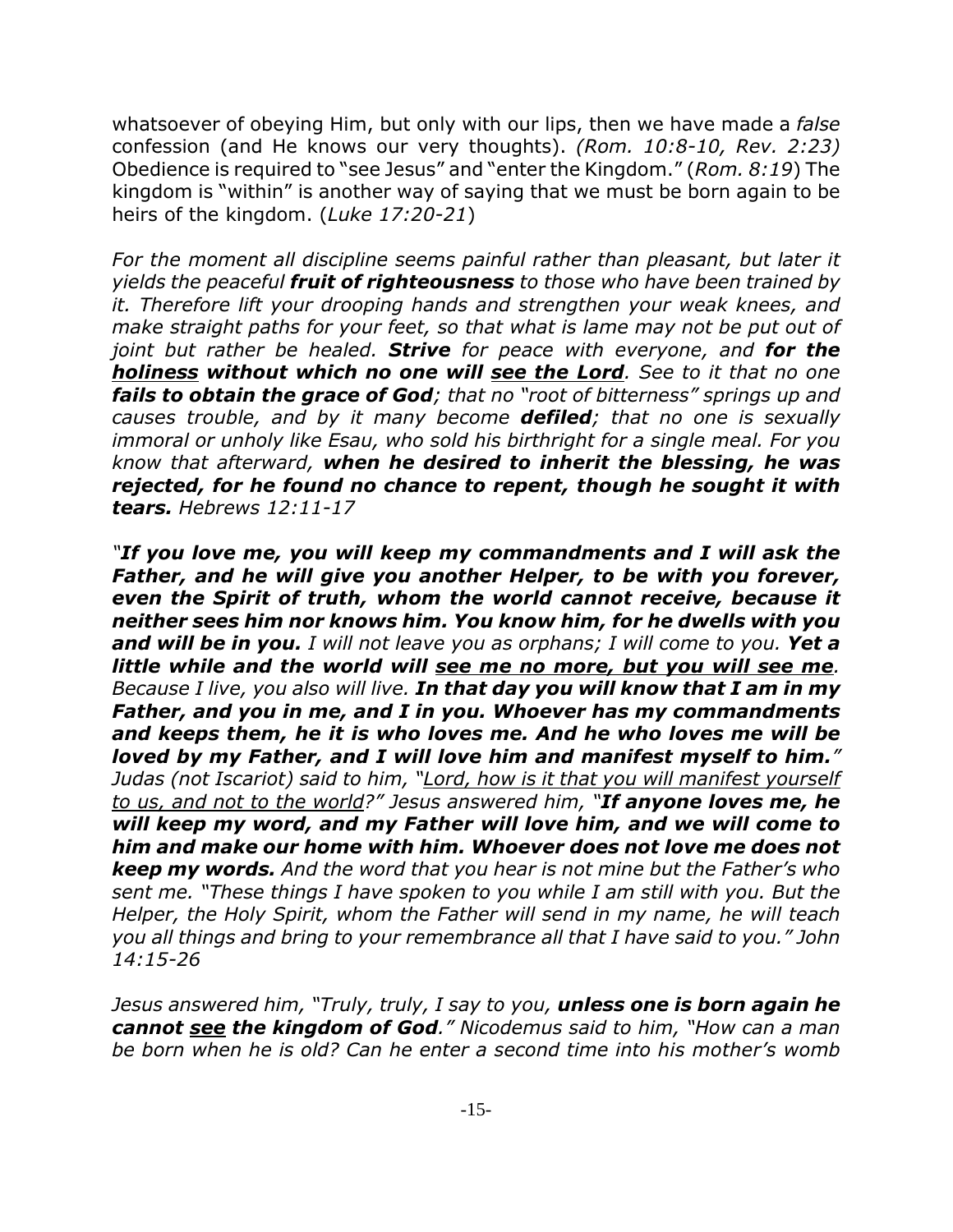*and be born?" Jesus answered, "Truly, truly, I say to you, unless one is born of water and the Spirit, he cannot enter the kingdom of God. That which is born of the flesh is flesh, and that which is born of the Spirit is spirit. John 3:3-6*

*"I am the true vine, and my Father is the vinedresser. Every branch in me that does not bear fruit he takes away, and every branch that does bear fruit he prunes, that it may bear more fruit. Already you are clean because of the word that I have spoken to you. Abide in me, and I in you. As the branch cannot bear fruit by itself, unless it abides in the vine, neither can you, unless you abide in me. I am the vine; you are the branches. Whoever abides in me and I in him, he it is that bears much fruit, for apart from me you can do nothing. If anyone does not abide in me he is thrown away like a branch and withers; and the branches are gathered, thrown into the fire, and burned. If you abide in me, and my words abide in you, ask whatever you wish, and it will be done for you. By this my Father is glorified, that you bear much fruit and so prove to be my disciples. As the Father has loved me, so have I loved you. Abide in my love. If you keep my commandments, you will abide in my love, just as I have kept my Father's commandments and abide in his love. These things I have spoken to you, that my joy may be in you, and that your joy may be full. "This is my commandment, that you love one another as I have loved you. Greater love has no one than this, that someone lay down his life for his friends. You are my friends if you do what I command you. John 15:1-14*

# DEVOTION

We are sealed with the Holy Spirit upon belief, but yet in John 14-16, Jesus equates obedience with love and makes it a requirement of the Spirit making His home in us (which is what "born again" is) and our abiding in Him. (*Luke 17:21*) Repentance, forgiveness and cleansing by Jesus' blood are necessary to maintain a holy temple where God resides. We don't earn salvation, but we don't play games with God once we have it. Those who do not LOVE Jesus (as shown by their actions, words and attitudes–He expects to be OBEYED) are NOT born again. To know Him is to love Him. (*1John 3:6*) Faith without works is just as dead as works without faith. (*Jam. 2:14-26, 2Pet. 1:3-12*) This would explain why so many people CLAIM to believe, yet show NO fruits of the Spirit. They are not born again. (*John 6:63*) Their spirits are still "dead," not regenerated by the Holy Spirit who makes us new in Christ. (*Rom. 6:4, John 6:63, 2Cor. 5:17*)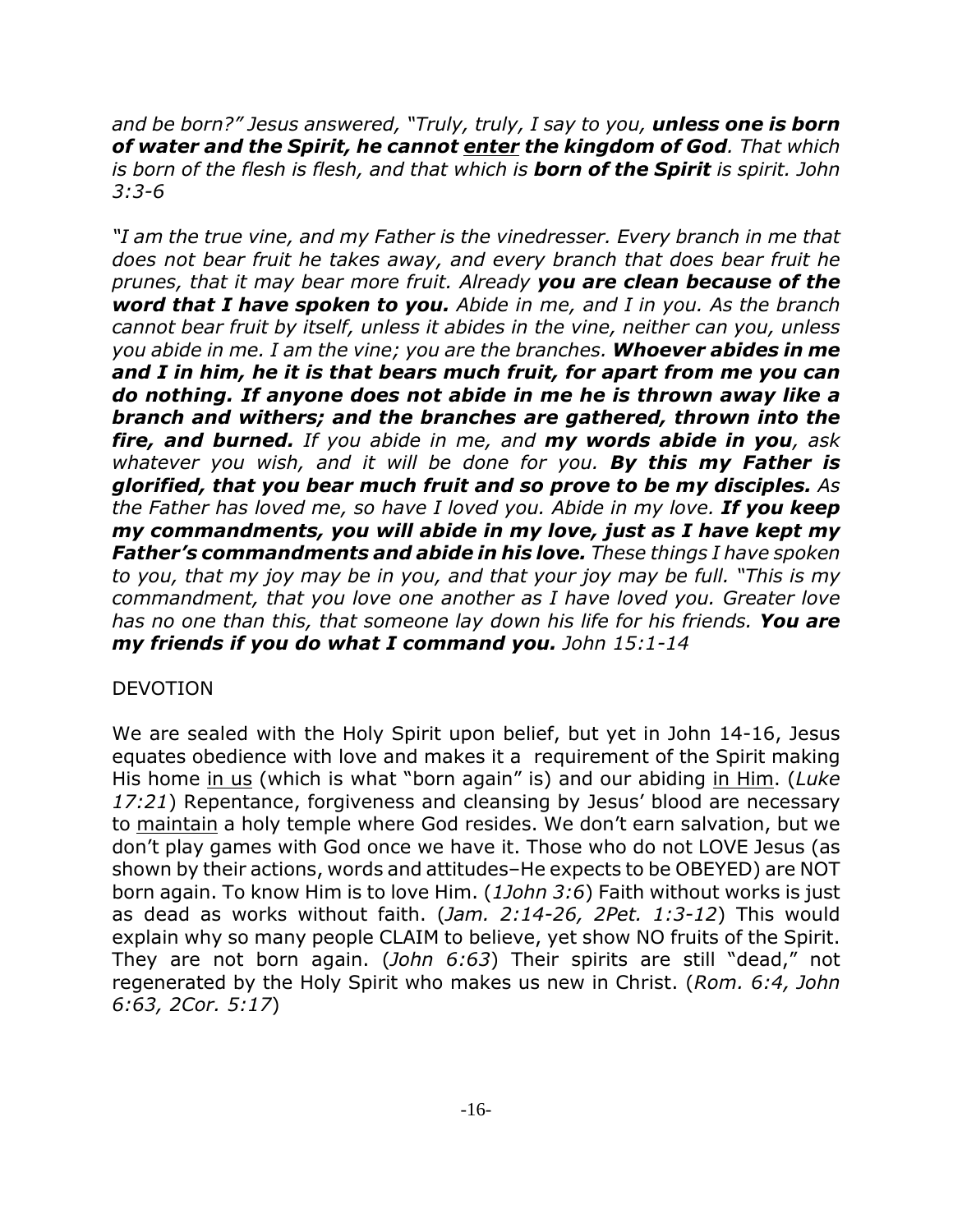Rather than take the precious gift of salvation for granted and go on living as we did before, we should treasure it. (*Col. 2:1-15*) The joy of our salvation is what sustains us in difficult circumstances so that we can endure and even be content. (Philip. 4:4-20) We need be ready to stand firm for Christ no matter what happens and be ready for His return no matter when that is. It's over when God decides it's over and nothing we can do will change it. If we KNOW Him, then we have no desire to change it, as all of His ways are perfect, good and right. There is NO reason to fear. God knows each of us better than we know ourselves. He will not allow any of us to be tempted or tried beyond our ability to resist. (*2Pet. 2:9, 2Cor. 10:13, 1John 1:18, James 4:7)* My point is not to scare anyone, but that we should settle it in the depths of our souls that whatever happens, we know that this life is temporary and our home is in heaven. Our physical bodies are "tents" or tabernacles/temples for the spiritual presence of the Lord. He will decide when it is time to "pull up the stakes" and welcome us home to Himself. *(2Cor. 5, 2Peter 1, 1Cor. 3:16, 1Cor. 6:19-20*) We are NEVER alone. *(Heb. 13:5-6, Matt. 10:28)* 

Make sure not to claim the glorious promises of heavenly inheritance in Ephesians, Colossians and other Scriptures without heeding the admonition on how we "once walked" as Gentiles in our sins, but now we must grow in maturity, heed the prompting of the Holy Spirit and walk in a worthy manner. God is not interested in lip service, but in our whole hearts. *(Mark 7:6-5, John 4:23)* We have no ability whatsoever to obey of our own power, with unregenerated spirits–it is through His Spirit giving us new life when we TRULY believe in our hearts that makes it possible *(Rom. 8:5-14, Philip. 2:12-16*) (but it is STILL a choice - God doesn't force us to believe OR obey). We could in NO WAY EVER earn, deserve or repay our salvation, but once we ARE saved, we owe our entire lives and hearts to God. *(Matt. 10:32-39, Luke 9:62, 2Tim. 2:19-22, Heb. 12:14-28, 1Cor. 9:10, Rev. 3:4, 1John 2:1-6, Gal. 6:7-10, 2Cor. 7:1, Eph. 4:17-24, Col. 3:1-11, Rom. 6, 7:1)* If we are born again (and we must be in order to enter the kingdom of heaven), then we are one spirit with Jesus, who is HOLY. *(John 3:3, 1Cor. 6:16-20*)

## OPEN DOOR

Notice in the following passage, Paul considers it an "open door" if he can tell someone about Jesus, even when he's in prison. He exhorts us to be gracious and yet season our speech with salt. (In other words, don't be argumentative and rude, but don't just agree with people who oppose God's ways in order to make your own life easier or to seem "nice," either.) We're not meant to toss everything we know of God out the window in order to placate the world.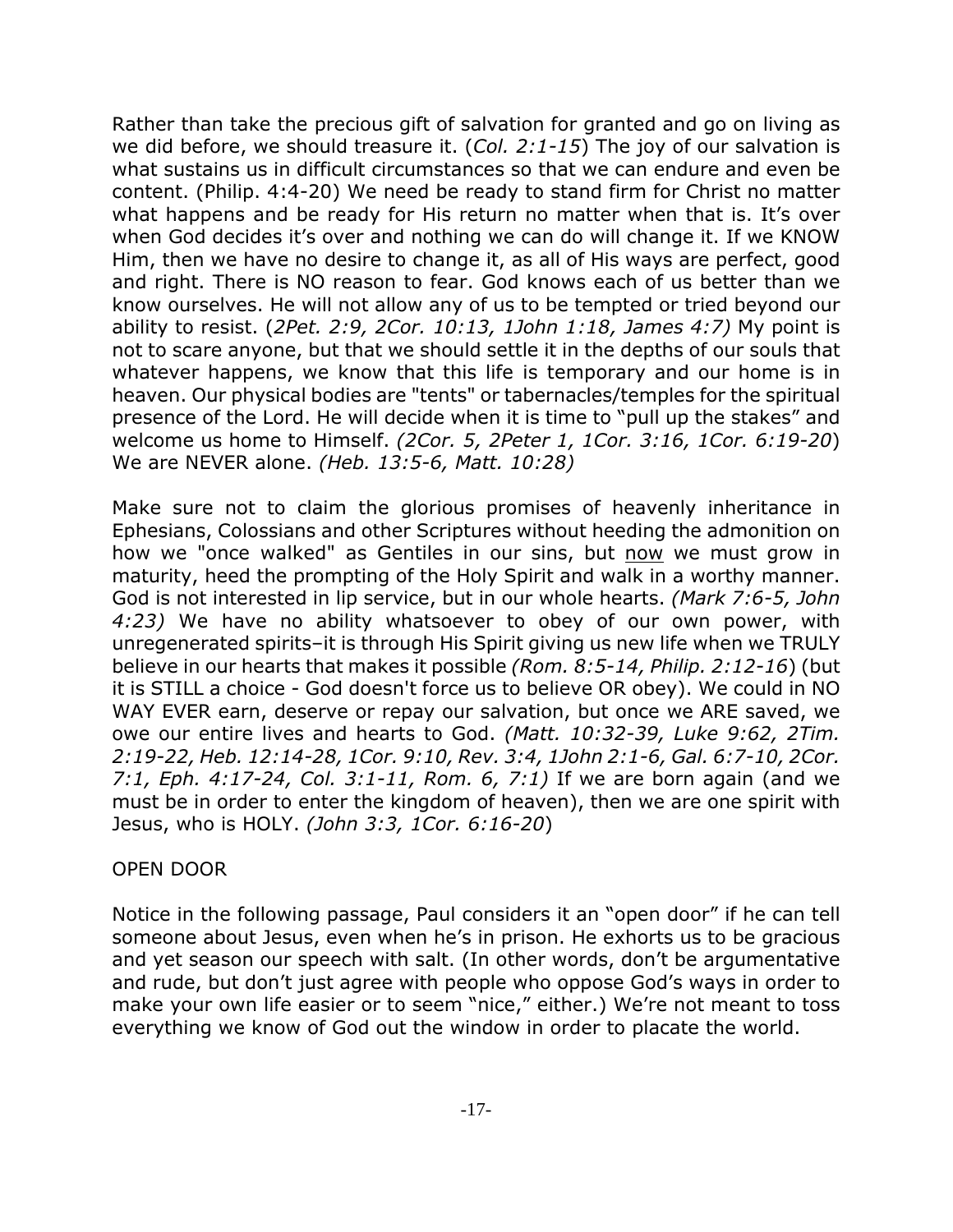*Continue steadfastly in prayer, being watchful in it with thanksgiving. At the same time, pray also for us, that God may open to us a door for the word, to declare the mystery of Christ, on account of which I am in prison—that I may make it clear, which is how I ought to speak. Walk in wisdom toward outsiders, making the best use of the time. Let your speech always be gracious, seasoned* with salt, so that you may know how you ought to answer each person. *Colossians 4:2-6*

The above passage reminds me of the testimonies we hear on Voice of the Martyrs. We know that in *Rev. 12:10-12*, those who now dwell in heaven conquered because they "loved not their lives unto death." Not all of the persecuted Christians in various places today are killed, but all endure suffering. They have persevered through persecution and many have been imprisoned for Jesus' sake. They would welcome an "open door" like Paul and Silas experienced when in prison. (*Acts 16:25-26, Rev. 3:7-8*)

The one who *loves* Jesus is the one who *obeys* Jesus–that is who He "knows" because His Spirit dwells within them. (*John 14:15-24, John 15:8-14, 1Thess. 4:3-8, 1John 2:1-6, 1John 3:9, 24*) That person ABIDES in Jesus and obeys out of LOVE, keeping their "lamp filled with oil," from hearing the word. *(Rom. 10:17, Luke 18:8, Psa. 119:05*, *Matt. 25:1-13, Rev. 2:3-5)* In this way, they know what He expects of them, and they make His priorities their highest priorities. His honor and glory is their ultimate goal. If you think about it, would you believe someone if they said they loved you but they NEVER want to spend any time with you (or maybe just an hour once a week...) or even communicate with you–if they chose to spend all of their free time doing something else or with someone else, would you believe them? What about if they only do as you ask them to when they feel like it, or they don't stand up for you when you are slandered, or even join in with your enemies? We may be able to fool others and even ourselves with fake faith, but God can't be fooled. *(Gal. 6:7-8, Matt. 6:24)*

Let's look at the flip side of the coin. When we do things to please someone we love, does that mean we are trying to bribe them? Do we only want them to give us something, or do we think that will make them love us? In this fallen world, sometimes that is our attitude toward each other and God, but that is a twisted view of love. Motive matters. If we're trying to do "good works" (whether to "behave" or to do good "deeds") because we think we can earn God's love and salvation, that isn't pleasing to Him. That's not love–it's choosing our own way instead of His ONE plan. If it's based in fear of not receiving His love, that is a total lack of understanding His character–in other words not from knowledge of Him. (*Eph. 3:14-21*) Or, if we're only after getting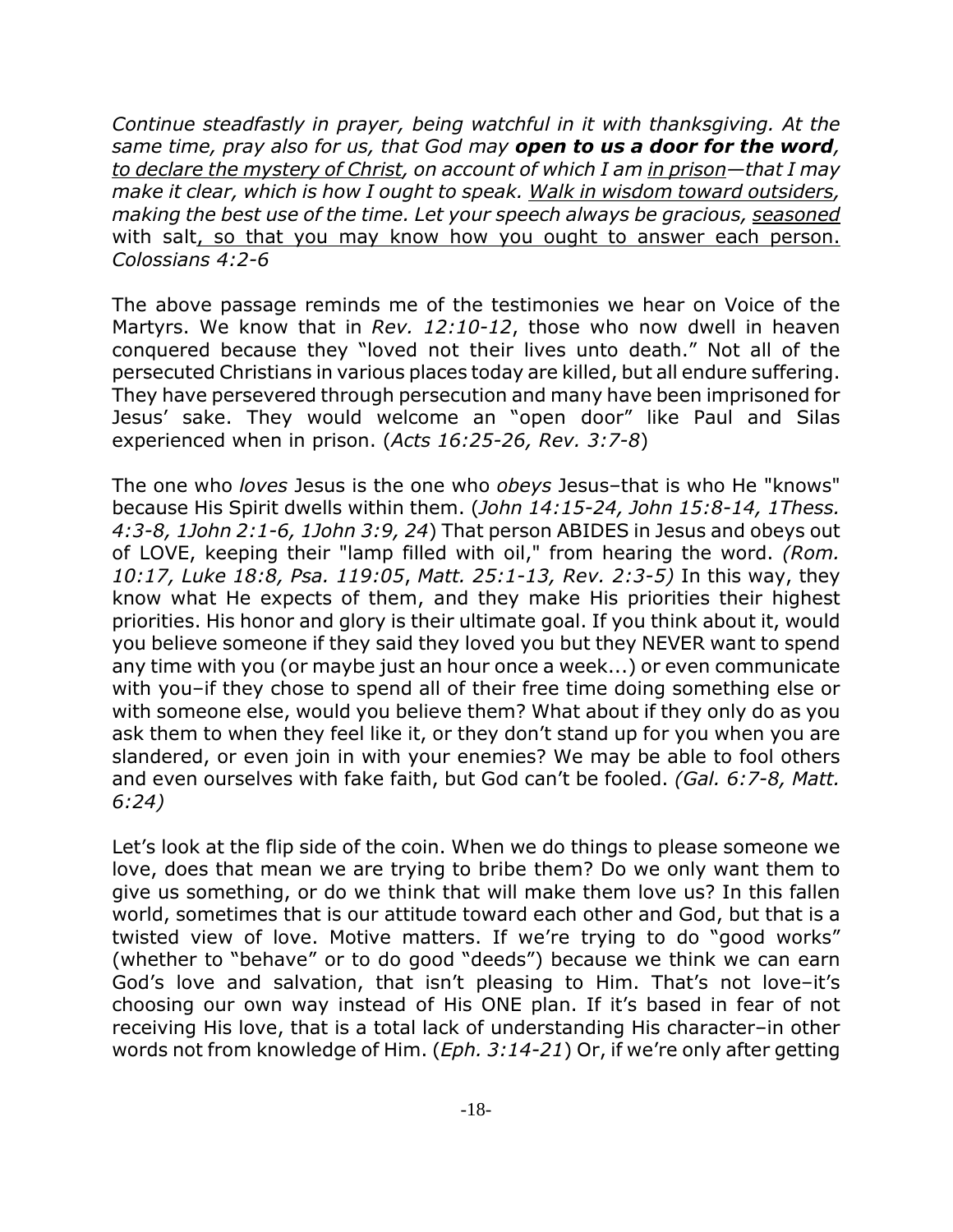things from Him, then our motive is greed and selfishness. Neither of those could ever be a good basis for a relationship.

We obey God because He first loved us. (*1 John 4:9-10*) Jesus died for us before we even knew we needed salvation, while we were ignorant sinners. (*Rom. 5:7-8*) Our obedience is in response to the love we have already received from Him, and in response to the truth enlightening us as to our lost condition. (*Rom. 6:20-23*) Now we can know what pleases Him from reading our Bibles and His Holy Spirit illuminating the Word for us. (*Eph. 5:8*) Our ability to please Him begins with faith. When we are adopted into God's family, that begins our accountability to Him and our new family. (*John 1:12-13, 2Cor. 5:14-15, Eph. 4:17-18, 1Pet. 4:3, Gal. 6:1-2*)

God doesn't change. (*Heb. 13:8, Mal. 3:6)* Don't consult a changing world for answers that are contained in the unchanging Bible that He inspired chosen men to write. *(2Tim. 3:16-17, Col. 1:9-11, 2Pet. 1:5-12*, *2Pet. 3:18, 1Pet. 1:16-21)* His Spirit teaches believers so they can discern the truth. *(1John 2:24-29*, *James 1:5-8, 1Cor. 2:12-14*) If you are a believer and do not find this to be the case, then perhaps you don't read your Bible much. Reading a verse per day on a phone app or email will not reap the same results as investing time reading an actual Bible.

To those who say they don't believe–you are fooling yourself. (*Rom. 1:18-21*) It takes WAY more faith to believe that everything "just happened by chance" than to believe in God. But nevertheless, not believing does not change the fact that He exists any more than not believing in air, gravity or magnetism, which can't be seen either, will cause them to cease to exist. I hear you saying that we can see the EFFECTS of those things. Just as we can with God, if we will admit the absurdity of "the big bang" and "evolution." If I tried to sell you a lottery ticket with the odds of winning matching the odds of things falling into place as they would have to for the world and all life to begin as is hypothesized, you would have enough sense not to buy it. Those kinds of odds are the same as impossible, and no amount of time passing will improve them. Not only that, but with each new discovery in science, the odds get worse instead of better. God perfectly designed the universe for our planet and our habitat for our bodies, which He also designed. And what about the fact that for "things" to collide, they have to exist. Think about that one for a bit... Where did those very first things come from? Don't say anything collided with anything else until you can explain where those things came from in the first place. You can't, can you? That is because there is no explanation, except for God. His very name "I AM" is the explanation. He has always been and always will be, and there is NO OTHER. Period.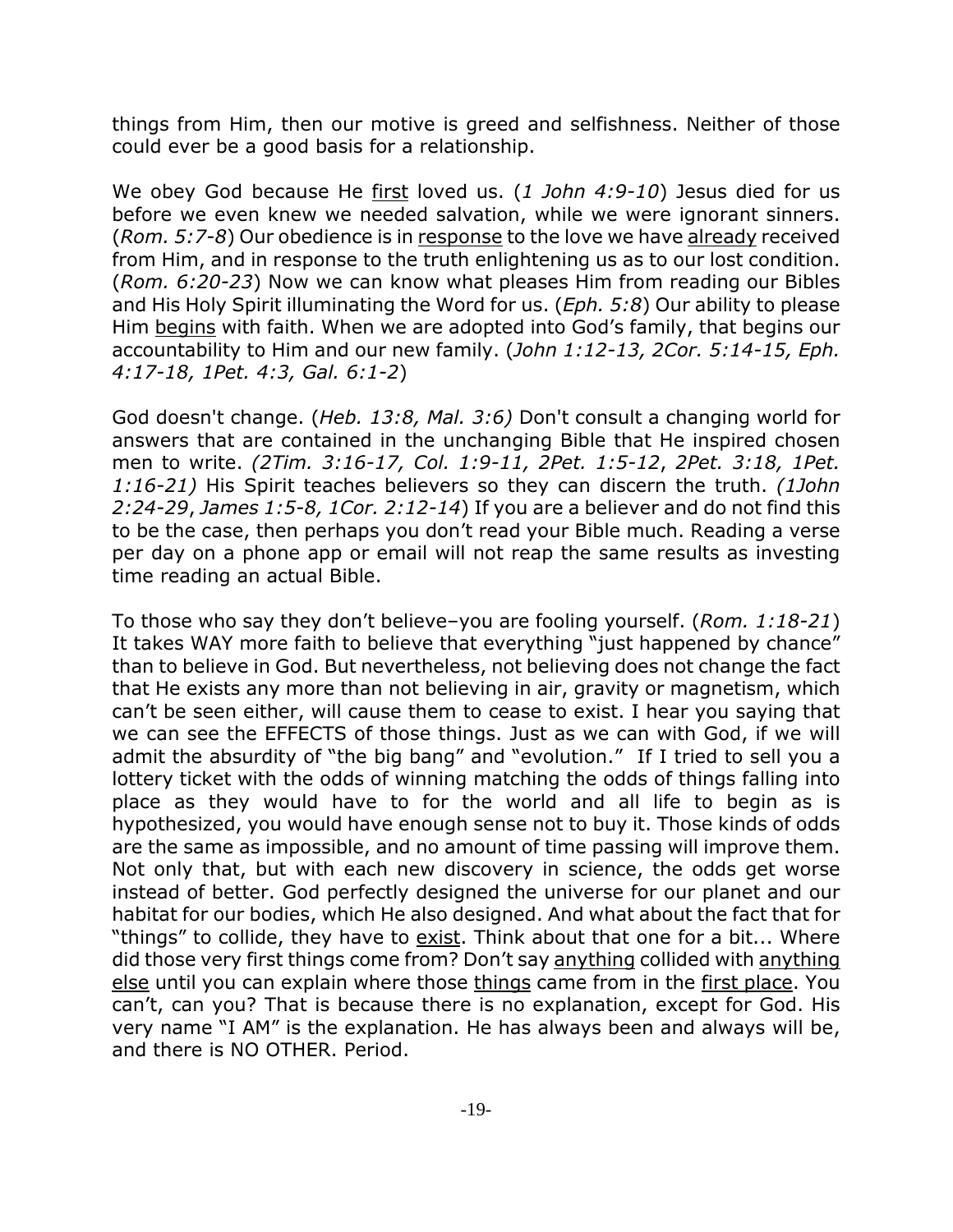#### HOLD FAST

For those of us who have acknowledged that God is God and we are not, we were also to have surrendered our selfish ways in favor of His perfect ways. We are told SO many times to behave in a way that honors God and to hold fast to the truth until the end. Jesus promised not to lose or cast out any of those given to Him by God, but not that there would be no consequence for disobedience (separate from the eternal penalty for disobeying the Gospel in unbelief). His parables indicated that there WILL be a consequence. *(John 6:37- 40, John 10:28-30, Matt. 18:32-35, Matt. 24:48-51, Matt. 25:10-13, Matt. 25:26-30, Luke 12:45-48, Luke 19:22-27 Also see Jude 1:5-7.)* Jesus is not interested in lukewarm Christians making empty promises. *(Rev. 2:4-5, Rev. 2:14-16, Rev. 2:20-23, Rev. 3:1-3, Rev. 3:15-19*) How can anyone truly understand what He has done for us–the pain, anguish and suffering He endured on our behalf–and not want to give Him ALL? We were lost and He found us. We were dead and He gave us life. Is there such a thing as giving Him too much of ourselves in return? The earth and everything in it belongs to Him to begin with! *(Psa. 24:1)*

*Now concerning the times and the seasons, brothers, you have no need to have anything written to you. For you yourselves are fully aware that the day of the Lord will come like a thief in the night. While people are saying, "There is peace and security," then sudden destruction will come upon them as labor pains come upon a pregnant woman, and they will not escape. But you are not in darkness, brothers, for that day to surprise you like a thief. For you are all children of light, children of the day. We are not of the night or of the darkness. So then let us not sleep, as others do, but let us keep awake and be sober. For those who sleep, sleep at night, and those who get drunk, are drunk at night. But since we belong to the day, let us be sober, having put on the breastplate of faith and love, and for a helmet the hope of salvation. For God has not destined us for wrath, but to obtain salvation through our Lord Jesus Christ, who died for us so that whether we are awake or asleep we might live with him. Therefore encourage one another and build one another up, just as you are doing. 1 Thessalonians 5:1-11*

Besides the fact that we should not be satisfied to give Jesus crumbs during this lifetime and suffer loss of reward for eternity, there is a very dire fact we must face. If we think that we will just be content to "settle for less" by choosing not to suffer: *If* we are alive, on the earth (some who have already conquered dwell in heaven by then - *Rev. 12:10-12*), during the reign of the beast (the "hour of trial" - *Rev. 3:10, Rev. 17:12*), then we will be *forced* to take sides. We can't just say, "I'm fine with being part of the *second* resurrection," because a choice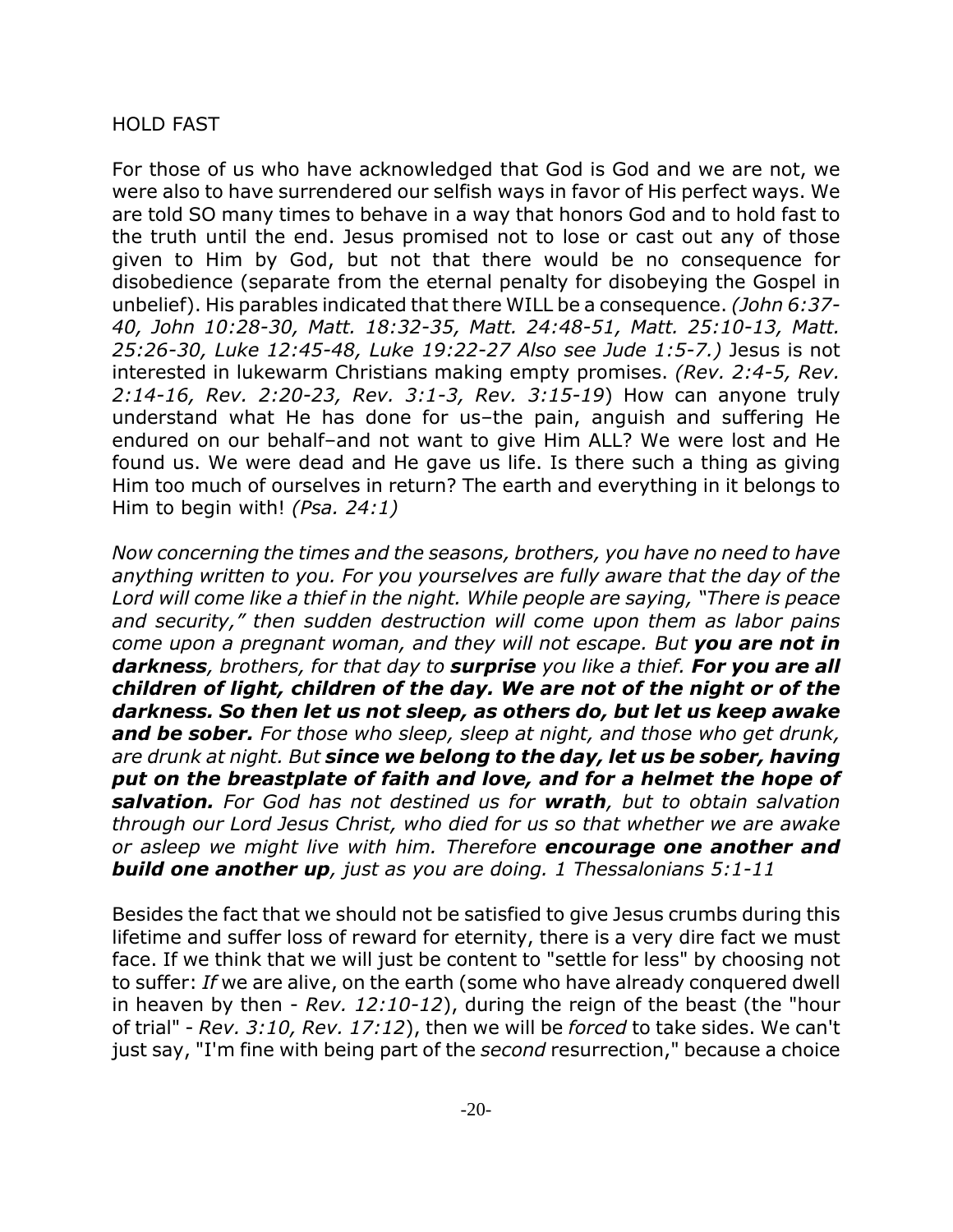is REQUIRED between worshiping God (sealed by the Holy Spirit, possibly losing our physical life - *Matt. 10:28*) or the beast (taking his mark in order to buy and sell, therefore survive, thereby losing our *soul* to eternal punishment). Take notice that *cowardly* people are included in the list of people not allowed to enter the Holy City. *(Rev. 21:8*) God is our strength and hope of deliverance. *(Psa. 147:10-11)* The Israelites who refused to enter into the promised land due to unbelief in His almighty power to give them the victory, despite all of the wondrous signs they had just seen, ended up dying in the desert after wandering forty years. *(1Cor. 3:14-18, Rev. 22:14-20, Zeph. 3:11-13, Mal. 3:16-18, Psa. 95:6-11, Heb. 3-4)*

## WARNINGS

To those who encourage others to ignore the book of Revelation, or even make them feel like they're doing something wrong to show an interest in it, I would really be worried if I were you about the warning in *Rev. 22:19*. I would repent of disparaging ANY part of God's word (even if you were taught to do so by the tradition of those you trust). For that matter, if I were a teacher making a profit from God's word and telling people what they like to hear–little snippets of fluff out of context–I would repent as well! (*Acts 20:26-32, 1Tim. 4:16, 1Tim. 6:3-16, 2Tim. 2, 2Pet. 2, Jude, Matt. 5:19, James 3:1, Titus 1:11, 2Tim. 4:1-4, 2John 1:8-11)* And for anyone who disdains Israel, thinking that they "blew it" forever and that we get all the good things promised to them, there is also a stern warning. *(Rom. 11:17-21, Jer. 31:31-37)* We are grafted in to Israel. If God were to forsake Israel, then He wouldn't be trustworthy and He wouldn't be OUR God, who never does ANYTHING wrong or even less than perfect. (*Psa. 89:20-37, Jer. 33:19-26, 35-37, Isa. 54:5-10*)

Regardless of anyone's view on the rapture, I believe that what is meant by "watching" and "being ready" and "staying awake" or "waking up" is to live as though Jesus were coming back at any moment, conscious of the fact that He will be requiring an account of each of us as to how we invested the gifts He gave us for the good of His kingdom. *(Matt. 25, Luke 19, Matt. 26:41, Matt. 5, Luke 11:33-36, Luke 12:35-40, Luke 21:34-36, 1Thess. 5:1-11, Rom. 13:11-14, 1Cor. 15:33-34, Heb. 2:1-4, Rev. 3:1-3)* Run the good race. No one "runs a race" when they make a one-time confession, but being a disciple is LIVING for Jesus, FOLLOWING Him. *(1Cor. 9:24-27, 1Cor. 15:33-34, Heb. 12:1, Philip. 3:8-21, John 12:25-26, John 15:8, Titus 3:8, Eph. 2:10, Heb. 3:5-6, Heb. 3:12-14*)

It is true that we can't save ourselves, even by choosing God of our own desire and will. However, He does draw people to Himself and if you feel that pull on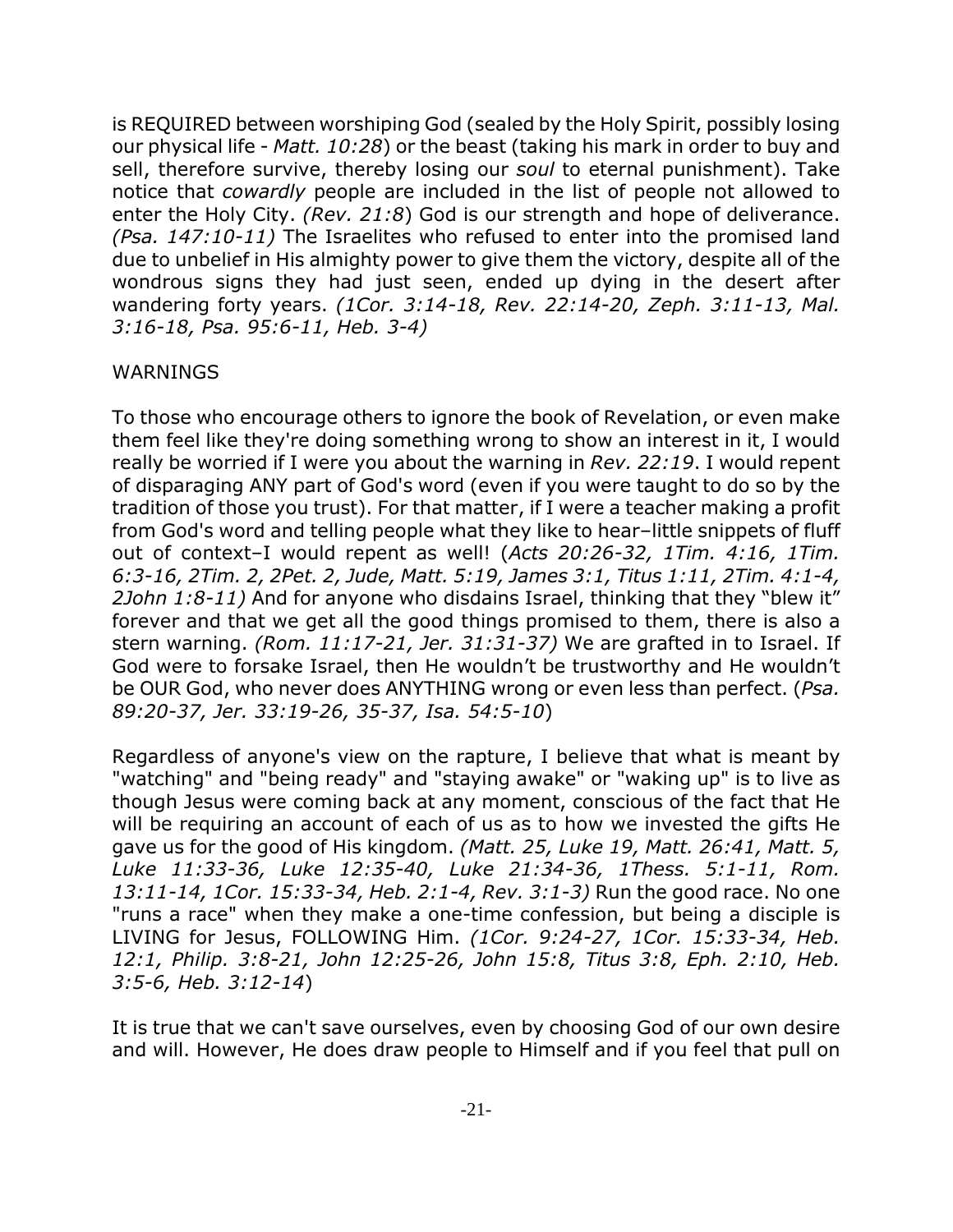your heart, don't resist. If you are already a "member of His team," don't run the bases half-heartedly as if you have hit a grand slam because you "don't have to work for salvation" when it is already yours by grace through faith. Run like your life depends on it because the eternal lives of others who haven't yet heard DO depend on it - *(Rom. 10:14-15),* and because Jesus gave His ALL for us. How can we be pleased with ourselves for doing less?

*"No one can come to me unless the Father who sent me draws him. And I will raise him up on the last day." John 6:44*

*But to all who did receive him, who believed in his name, he gave the right to become children of God, who were born, not of blood nor of the will of the flesh nor of the will of man, but of God. John 1:12-13*

*Since therefore it remains for some to enter it, and those who formerly received the good news failed to enter because of disobedience, again he appoints a certain day, "Today," saying through David so long afterward, in the words already quoted, "Today, if you hear his voice, do not harden your hearts." For if Joshua had given them rest, God would not have spoken of another day later on. So then, there remains a Sabbath rest for the people of God, for whoever has entered God's rest has also rested from his works as God did from his. Let us therefore strive to enter that rest, so that no one may fall by the same sort of disobedience. For the word of God is living and active, sharper than any two-edged sword, piercing to the division of soul and of spirit, of joints and of marrow, and discerning the thoughts and intentions of the heart. And no creature is hidden from his sight, but all are naked and exposed to the eyes of him to whom we must give account. Hebrews 4:6-13*

*Those whom I love, I reprove and discipline, so be zealous and repent. Behold, I stand at the door and knock. If anyone hears my voice and opens the door, I will come in to him and eat with him, and he with me. Revelation 3:19-20*

*For godly grief produces a repentance that leads to salvation without regret, whereas worldly grief produces death. 2 Corinthians 7:10*

*But do not overlook this one fact, beloved, that with the Lord one day is as a thousand years, and a thousand years as one day. The Lord is not slow to fulfill his promise as some count slowness, but is patient toward you, not wishing that any should perish, but that all should reach repentance. But the day of the Lord will come like a thief, and then the*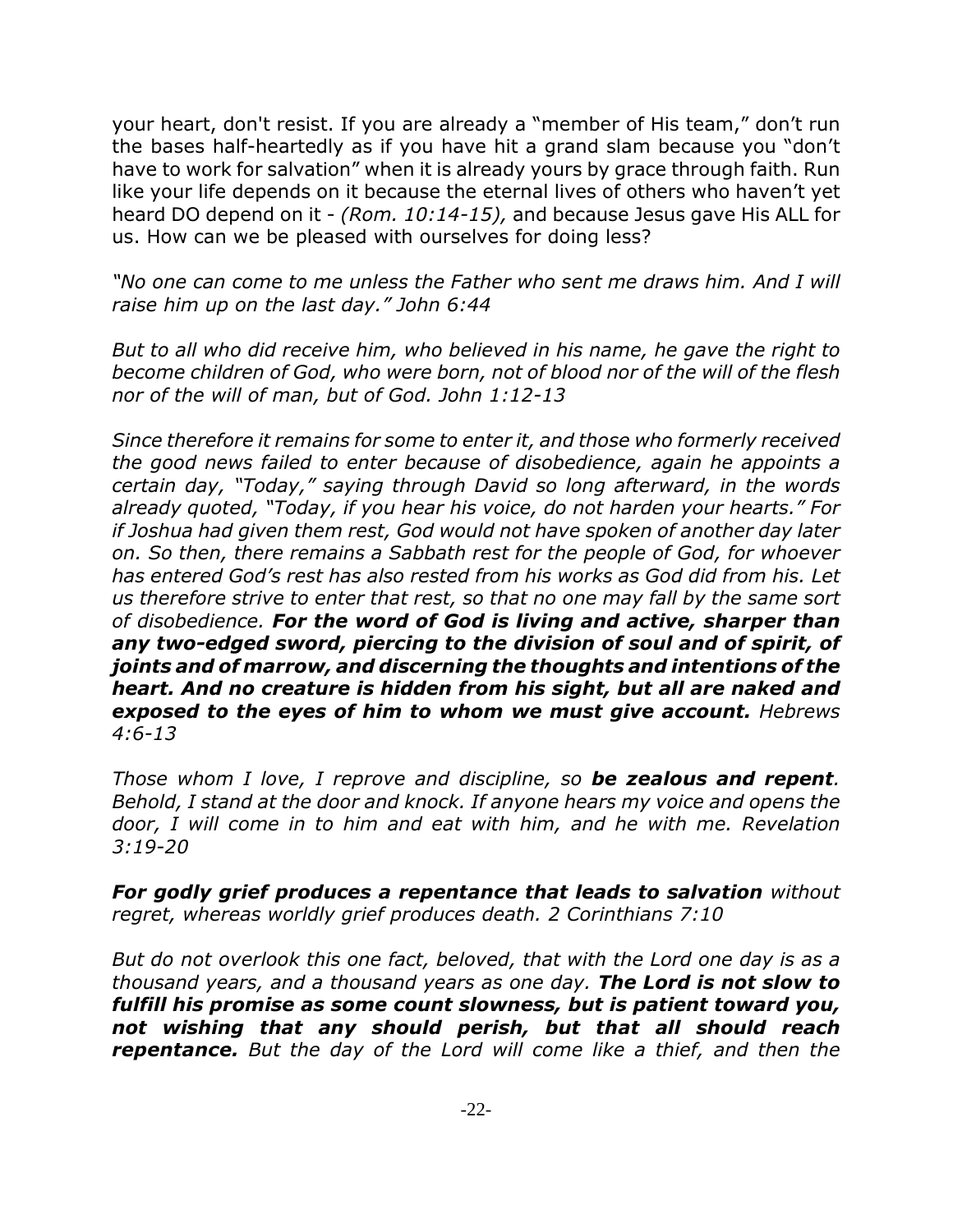*heavens will pass away with a roar, and the heavenly bodies will be burned up and dissolved, and the earth and the works that are done on it will be exposed. Since all these things are thus to be dissolved, what sort of people ought you to be in lives of holiness and godliness, waiting for and hastening the coming of the day of God, because of which the heavens will be set on fire and dissolved, and the heavenly bodies will melt as they burn! But according to his promise we are waiting for new heavens and a new earth in which righteousness dwells. 2 Peter 3:8-13*

JESUS IS LORD

EVERY knee will bow and EVERY tongue will confess Jesus is Lord, but there is only reward for doing so during *this* lifetime. Once we have seen with our own eyes and want to change our mind–change teams, if you will–it will be too late. Choose wisely now!

*By myself I have sworn; from my mouth has gone out in righteousness a word that shall not return: 'To me every knee shall bow, every tongue shall swear allegiance.' Isaiah 45:23*

*For it is written, "As I live, says the Lord, every knee shall bow to me, and every tongue shall confess to God." So then each of us will give an account of himself to God. Romans 14:11-12*

*And being found in human form, he humbled himself by becoming obedient to the point of death, even death on a cross. Therefore God has highly exalted him* and bestowed on him the name that is above every name, so that **at the name** *of Jesus every knee shall bow, in heaven and on earth and under the earth, and every tongue confess that Jesus Christ is Lord, to the glory of God the Father. Philippians 2:8-11*

*And if it is evil in your eyes to serve the LORD, choose this day whom you will serve, whether the gods your fathers served in the region beyond the River, or the gods of the Amorites in whose land you dwell. But as for me and my house, we will serve the LORD." Joshua 24:15*

If you "think" you are "on God's team," but everyone around you would be surprised to hear that you consider yourself a Christian (in America we don't have to fear being killed for our faith, yet, and still people remain silent instead of standing up for Jesus–maybe because if we name the Name then we know we should live like it or else we are hypocrites - *2Tim. 2:19*), then today would be a good day to repent of having lukewarm faith and get serious with God.